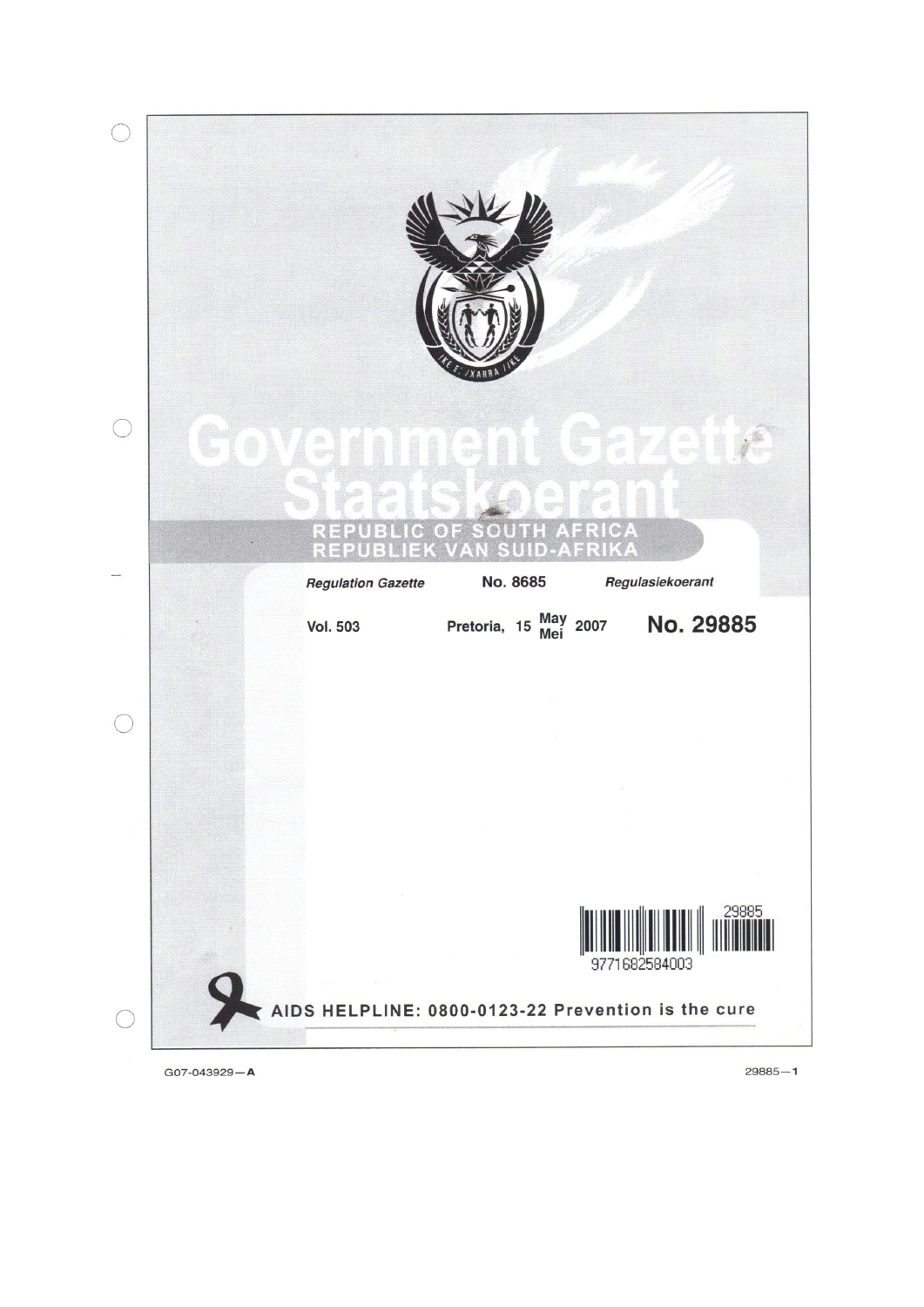# **CONTENTS**

., *Page No.* 

*No.*

#### **GOVERNMENT NOTICE**

#### **Labour, Department of**

*Government Notice*

*Gazette*

R. 437 Basic Conditions of Employment Act (75/1997): Sectoral Determination 14: Hospitality Sector, South Africa ............. 3 29885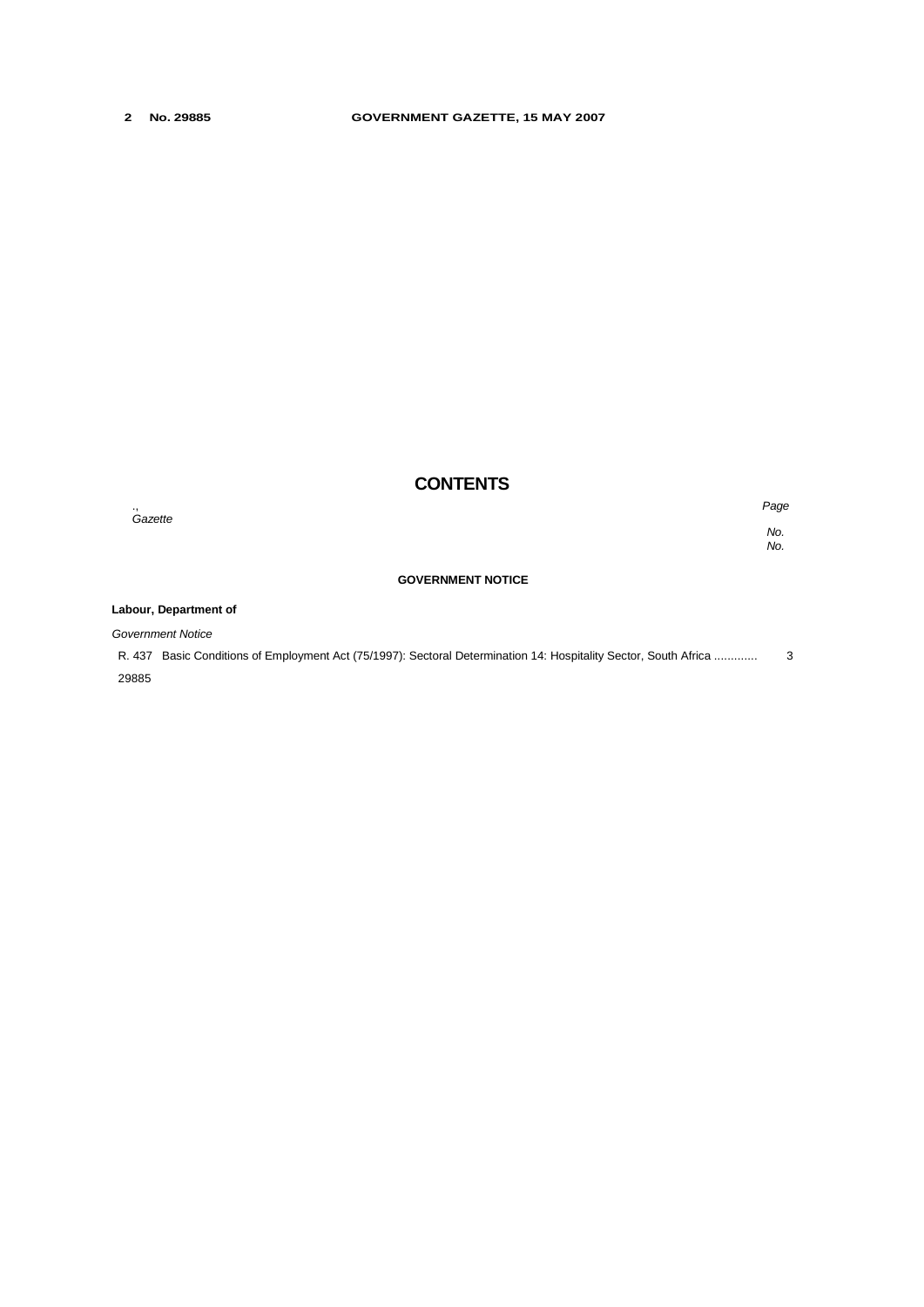#### **3. STAATSKOERANT, 15 MEI 2007 No.**

**29885** 

# GOVERNMENT NOTICE

## **DEPARTMENT OF LABOUR**

**No. R. 437 15 May 2007**

# **BASIC CONDITIONS OF EMPLOYMENT ACT, NO** 75 **OF 1997**

# **SECTORAL DETERMINATION 14: HOSPITALITY SECTOR, SOUTH AFRICA**

I, Membathisi Mphumzi Shepherd Mdladlana, Minister of Labour, hereby in terms of section 51 (1) of the Basic Conditions of Employment Act, No 75 of 1997, make a Sectoral Determination establishing conditions of employment and wages for employers and employees in the Hospitality Sector, South Africa, in the schedule hereto and determine 1 July 2007 as the date from which the provisions of the said Sectoral Determination shall become binding.

**MMS MDLADLANA, MP MINISTER OF LABOUR**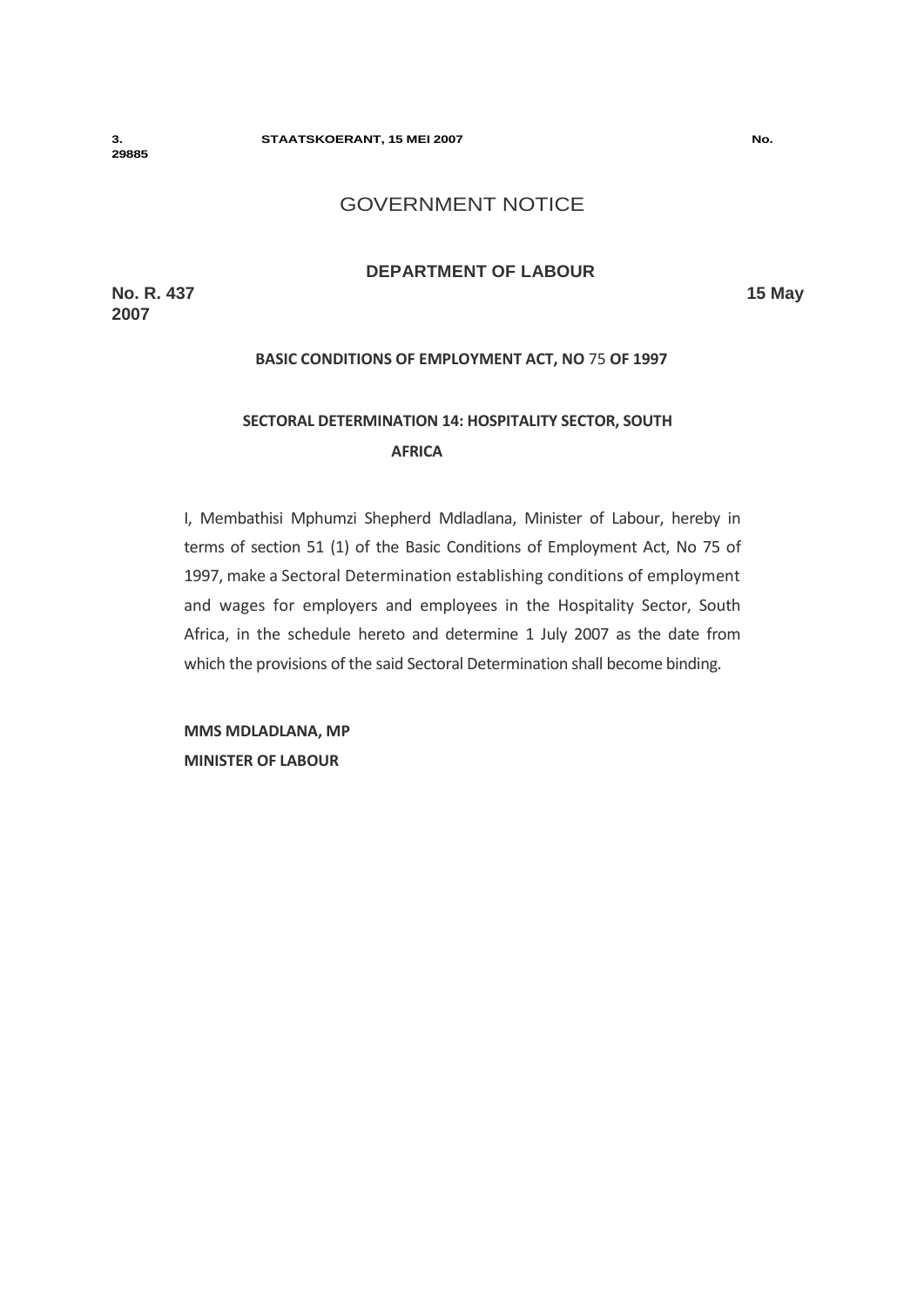#### **4 No. 29885 GOVERNMENT GAZETTE, 15 MAY 2007**

#### **SCHEDULE**

## **PART A: APPLICATION 1. Scope**

#### **of application**

- (1) The determination applies to employers and employees engaged in the Hospitality Sector activities in the Republic of South Africa.
- (2) Hospitality Sector means any commercial business or part of a commercial business in which employers and employees are associated for the purpose of carrying on or conducting one or more of the following activities for reward:
	- (a) providing accommodation in a hotel, motel, inn, resort, game lodge, hostel, guest house, guest farm or bed and breakfast establishment, including short stay accommodation, self-catering, timeshares, camps, caravan parks;
	- (b) restaurants, pubs, taverns, cafes, tearooms, coffee shops, fast food outlets, snack bars, industrial or commercial caterers, function caterers, contract caterers that prepare, serve or provide prepared food or liquid refreshments, other than drinks in sealed bottles or cans whether indoors or outdoors or in the open air, for consumption on or off the premises; and
	- (c) includes all activities or operations incidental to or arising from any of the activities mentioned in paragraphs (a) and (b).
- (3) This determination does not apply to employers and employees who are:
	- (a) involved in the trade of letting of flats, rooms or houses;
	- (b) covered by another sectoral determination in terms of the Basic Conditions of Employment Act, 75 of 1997; or
	- (c) covered by a collective agreement of a bargaining council in terms of the Labour Relations Act; of 1995.
- (4) The provisions of the Basic Conditions of Employment Act apply to all employees covered by this determination and their employers in respect of any matter that is not regulated by this sectoral determination.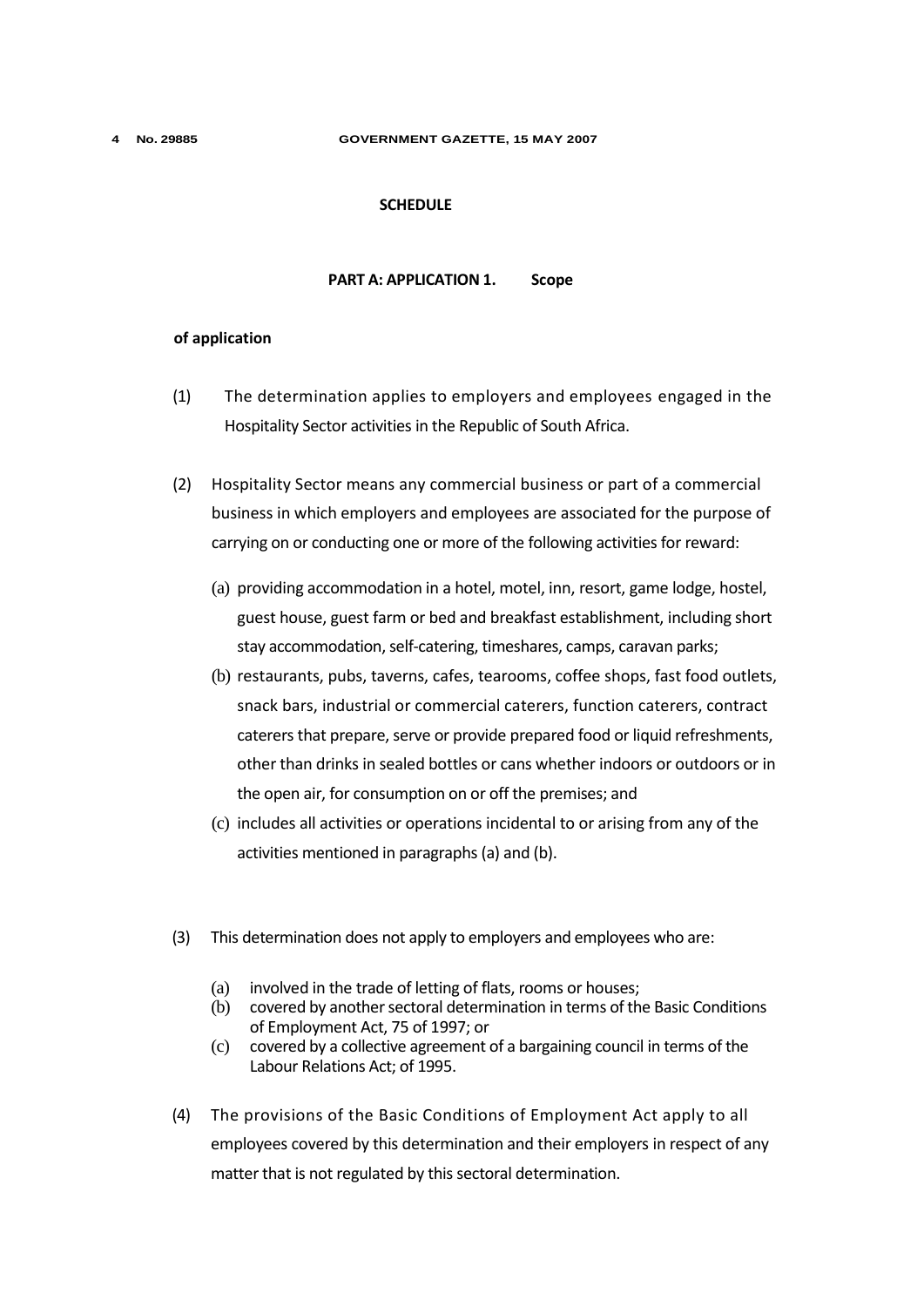- 
- **(5) The provisions of the Ministerial Determination for Small Business apply to those employers employing less than 10 employees in respect of overtime, averaging of working hours, and family responsibility leave.**

#### PART B: MINIMUM WAGES

- 2. Minimum **wage** levels
- (1) **With effect from 1 July 2007, an employer must pay an employee at least the minimum wage, excluding any gratuity or tips, prescribed in this clause.**
- **(2) An employer must pay an employee who works 45 ordinary hours of work per week-**
	- **(a) at least the weekly or monthly wage set out in table 1 or 2; or**
	- **(b) by written agreement between the employer and the employee, at least the hourly rate set out in Table 1 or 2 for every hour or part of an hour that the employee works**
- **(3) An employee who works for less than four hours on any day must be paid at least for four hours work on that day.**

| Table 1: Minimum wages for employers with 10 or less employees |                                         |                 |                                        |  |  |  |  |  |  |  |
|----------------------------------------------------------------|-----------------------------------------|-----------------|----------------------------------------|--|--|--|--|--|--|--|
| Minimum rate for the period                                    | Minimum<br>period                       | for<br>rate     | the Minimum rate for the period        |  |  |  |  |  |  |  |
| 1 July 2007 to 30 June 2008                                    | 1 July2008 to 30 June 2009              |                 | 1 July 2009 to 30 June 20 10           |  |  |  |  |  |  |  |
| R.p.m<br>R.p.h<br>HR.p.vv                                      | R.p.m                                   | R.p.w<br>fe.p.h | R.p.m R.p.w<br>R.p.h                   |  |  |  |  |  |  |  |
| R1480-00<br>R.341-60 R7-59                                     | Previous Minimum Wage +<br>$CPIX + 2\%$ |                 | Previous Minimum Wage +<br>$CPIX + 2%$ |  |  |  |  |  |  |  |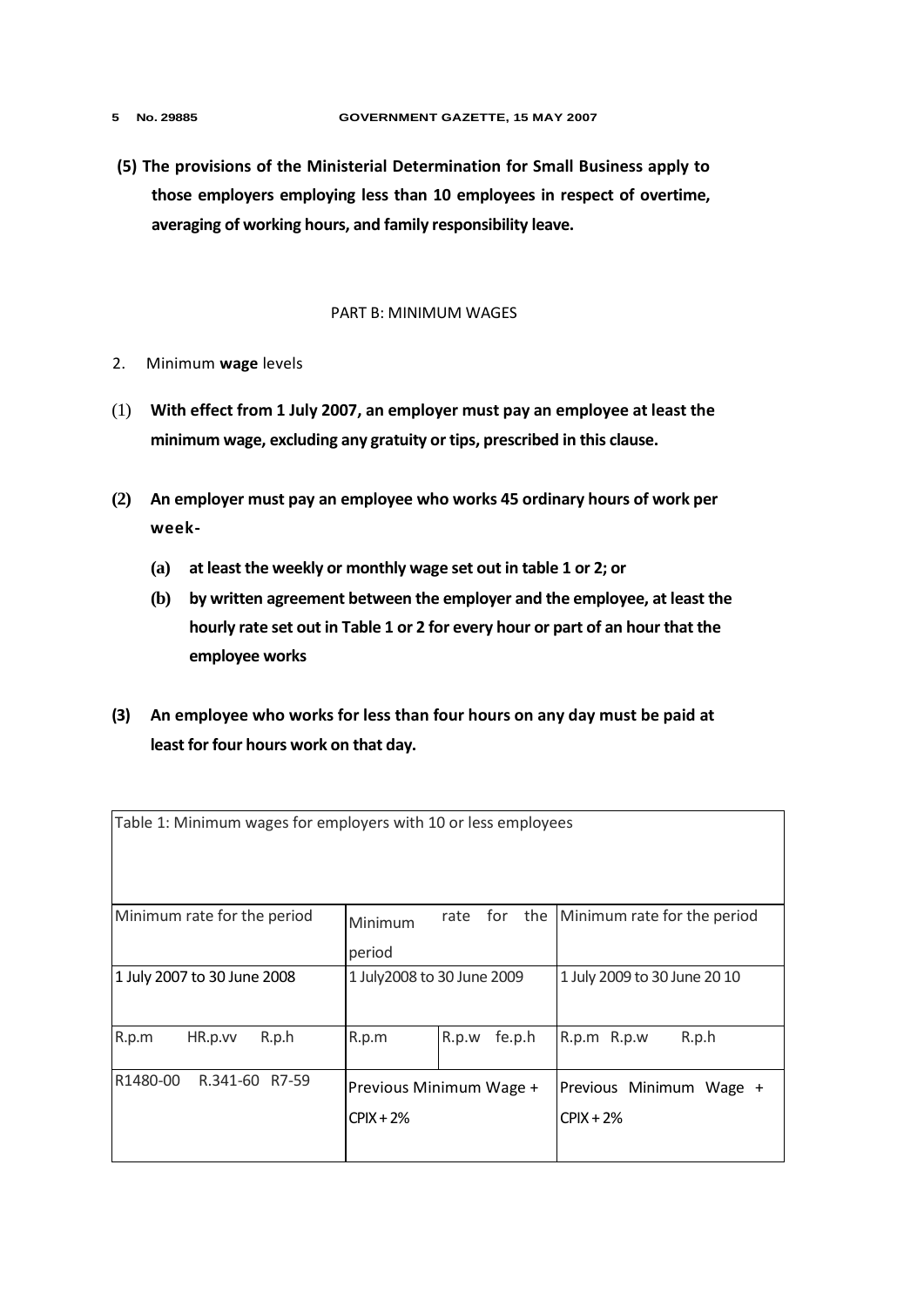| Table 2: Minimum wages for employers with more than 10 employees |       |                                                        |                                               |       |                                               |                                |       |  |  |
|------------------------------------------------------------------|-------|--------------------------------------------------------|-----------------------------------------------|-------|-----------------------------------------------|--------------------------------|-------|--|--|
| period                                                           |       | rate for the<br>Minimum rate for the Minimum<br>period |                                               |       |                                               | Minimum rate for the<br>period |       |  |  |
| 1 July 2007 to 30 June 2008                                      |       |                                                        | 1 July2008 to 30 June 2009                    |       |                                               | 1 July 2009 to 30 June<br>2010 |       |  |  |
| R.p.m                                                            | R.p.w | $\mathsf{R}.\mathsf{p}.\mathsf{h}$                     | R.p.m                                         | R.p.w | $\mathsf{R}.\mathsf{p}.\mathsf{h}$            | R.p.m R.p.w                    | R.p.h |  |  |
| <b>RI 650-00</b>                                                 |       | R3 80-80 R8-46                                         | <b>Previous Minimum Wage +</b><br>$CPIX + 2%$ |       | <b>Previous Minimum Wage</b><br>$+$ CPIX + 2% |                                |       |  |  |

#### **3. Commission work**

- (1) An employer and employee may agree in writing that the employee will perform commission work on a regular basis.
- (2) An employer must pay an employee the rates applicable for commission work as agreed to, provided that irrespective of the commissioned earned; the employer shall pay such employee not less than the prescribed minimum wage for the period worked.
- (3) An agreement to perform commission work in terms of this clause must be concluded before the work commences and must include-
	- (a) the employee's wage and rate;
	- (b) the basis for calculating commission;
	- (c) the period over which the payment is calculated which may not be longer than one month;
	- (d) when the employer must pay the commission to the employee which may not be longer than seven days after the end of the period in which the commission is earned; and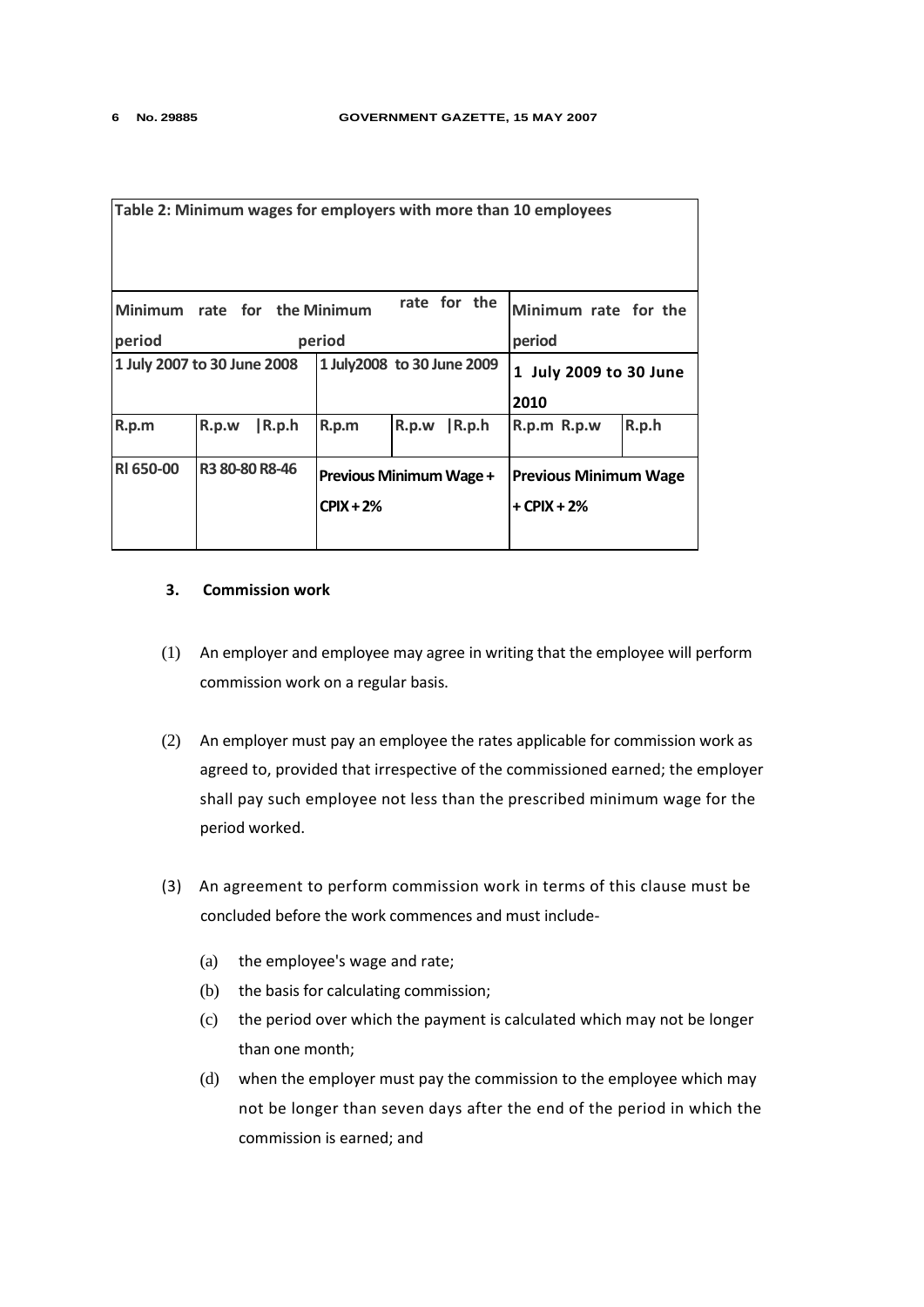- (e) the type, description, number, quantity, margin, profit, or orders (individual, weekly, monthly or otherwise) for which the employee is entitled to earn commission.
- (4) The employer must supply the employee with a copy of the agreement to perform commission work.
- (5) If during any calculation period the employee does not earn an amount equivalent to at least the prescribed minimum wage, excluding any gratuity or gift received from a customer for service rendered, because of any act or omission by or on behalf of the employer or the employer has restricted the employee's ability to earn commission in terms of the agreement, the employer must pay the employee at least the applicable minimum wage as prescribed.
- (6) An employer who intends to cancel or amend the agreement entered into relating to commission work which is in operation or the rates applicable thereunder, shall give the affected employee not less than four weeks notice of such intention.

## **4. Calculation of wages or remuneration**

- (1) The wage or remuneration of an employee is calculated by reference to the employee's ordinary hours of work.
- (2) For the purposes of any calculation in terms of this determination
	- (a) the hourly wage or remuneration of a worker is obtained by-
		- (i) dividing the weekly wage or remuneration by the ordinary number of hours worked in a week;
	- (b) the daily wage or remuneration of an employee is obtained by-

(II) multiplying the hourly wage or remuneration by the number of ordinary hours worked in a day; or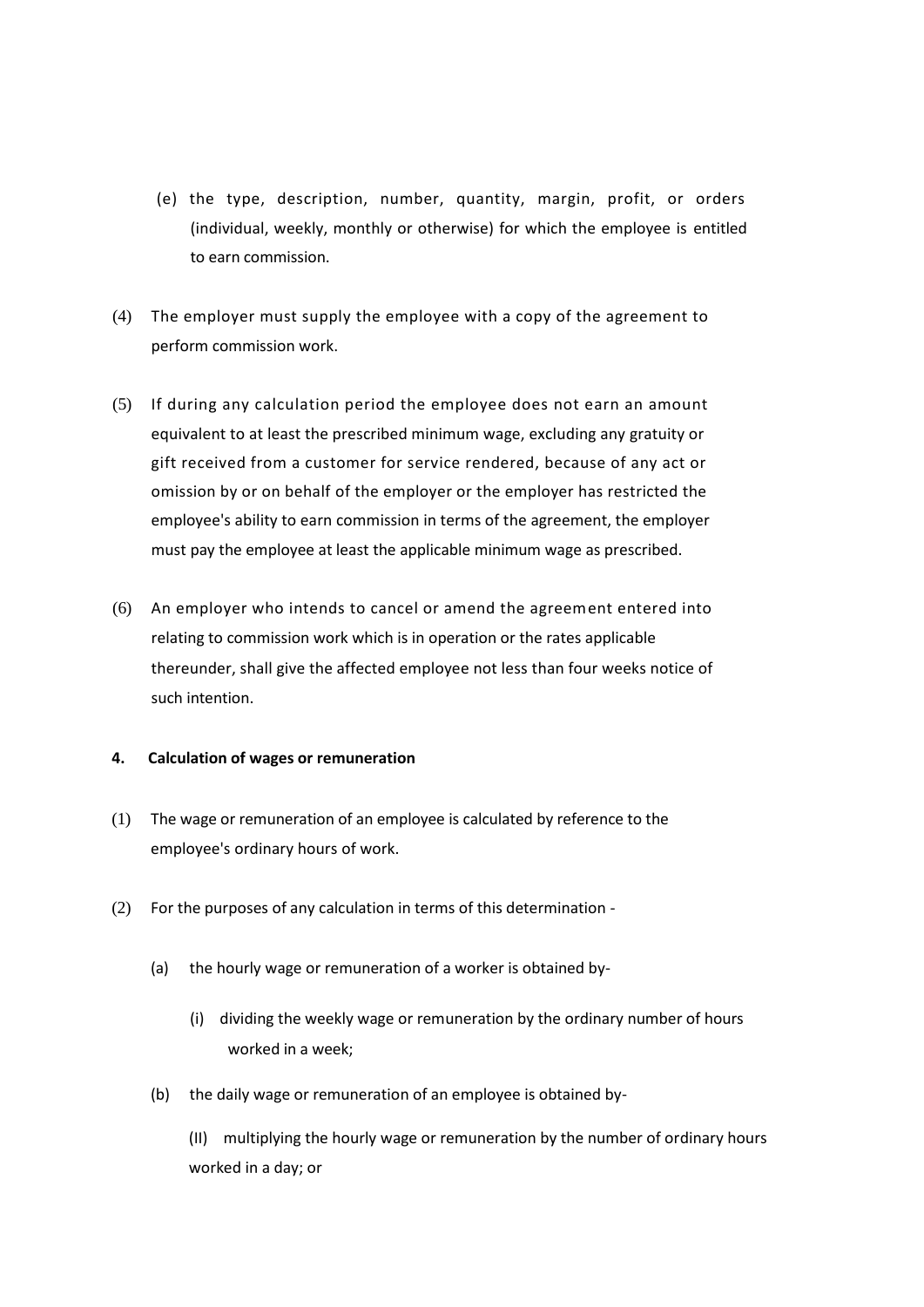- (ii) dividing the weekly wage or remuneration by the number of days worked in a week.
- (c) the weekly wage or remuneration of an employee is obtained by
	- (i) multiplying the hourly wage or remuneration by the number of ordinary hours worked in a day multiplied by the number of days worked in a week; or
	- (ii) multiplying the daily wage or remuneration by the number of days worked in a week; or
	- (iii) dividing the monthly wage or remuneration by four and one-third.
- (d) the monthly wage or remuneration of an employee is obtained by multiplying the weekly wage or remuneration by four and a third

## **5. Payment of remuneration**

- (1) An employer must pay an employee
	- (a) in South African currency;
	- (b) daily, weekly, fortnightly or monthly; and
	- (c) in cash, by cheque or by direct deposit into an account designated by the employee.

.  $\mathbb{N}^{\geq 0}$ 

- (2) Any payment in cash or by cheque must be given to each employee-
	- (a) at the workplace;
	- (b) during the employee's working hours; and
	- (c) in a sealed envelope which becomes the property of the employee.
- (3) An employer must pay an employee on the normal pay day agreed to in writing by the employee.

.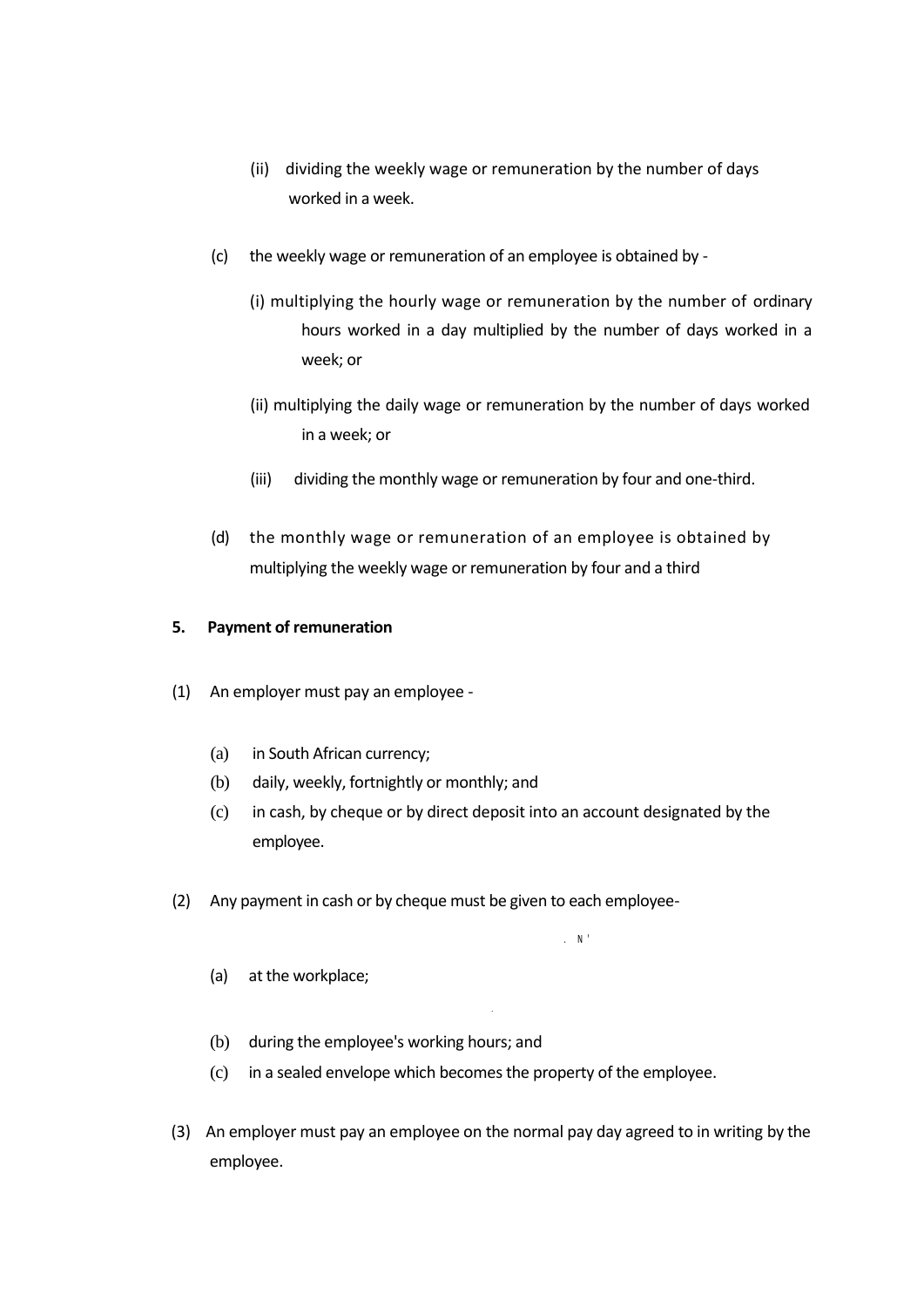## **6. Information concerning pay**

- (1) On every pay day, the employer must give the employee a statement showing
	- (a) the employer's name and address;
	- (b) the employee's name and occupation;
	- (c) the period in respect of which payment is made;
	- (d) the employee's wage rate and overtime rate;
	- (e) the number of ordinary hours worked by a employee during that period;
	- (f) the number of overtime hours worked by the employee during that period;
	- (g) the number of hours worked by the employee on a paid holiday or on a Sunday;
	- (h) the employee's wage;
	- (i) details of any other pay arising out of the employee's employment;
	- (j) details of any deductions made;
	- (k) the employer's registration number with the Unemployment Insurance

Fund and the employer's contribution to the Fund; and (1)

the actual amount paid to the employee.

(2) An employer must retain a copy or record of each statement for three years.

## **7. Deductions and other acts concerning remuneration**

- (1) An employer may not make any deduction from an employee's remuneration unless—
	- (a) subject to subsection (2), the employee in writing agrees to the deduction in respect of a debt specified in the agreement; or
	- (b) the deduction is required or permitted in terms of a law, collective agreement, court order or arbitration award.
- (2) A deduction in terms of subsection (1 )(a) may be made to reimburse an employer for loss or damage only if—
	- (a) the loss or damage occurred in the course of employment and was due to the fault of the employee;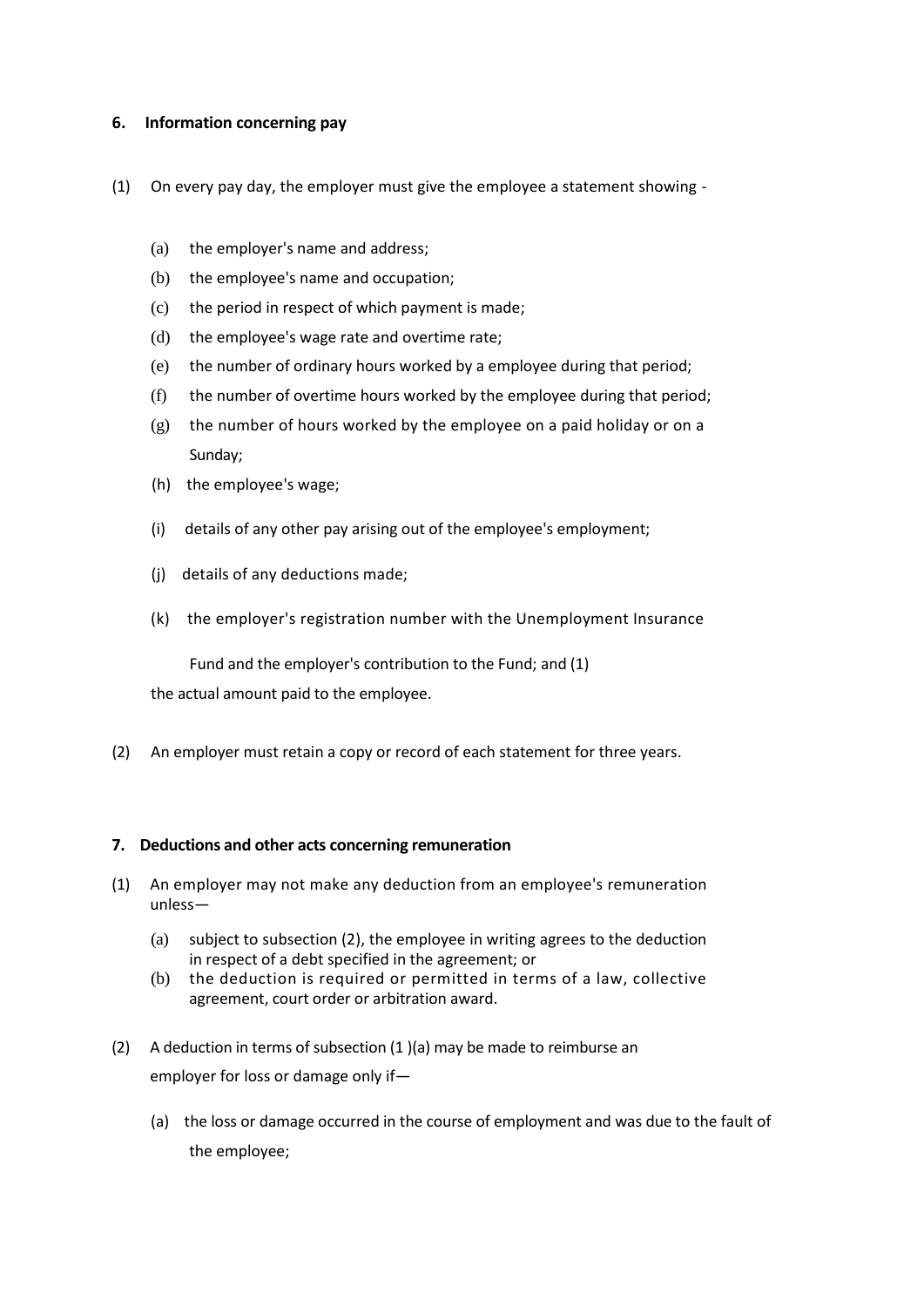- (b) the employer has followed a fair procedure and has given the employee a reasonable opportunity to show why the deductions should not be made;
- (c) the total amount of the debt does not exceed the actual amount of the loss or damage; and
- (d) the total deductions from the employee's remuneration in terms of this subsection do not exceed one-quarter of the employee's remuneration in money.
- (3) A deduction in terms of subsection (1 )(a) in respect of any goods purchased by the employee must specify the nature and quantity of the goods.
- (4) An employer who deducts an amount from an employee's remuneration in terms of subsection (1) for payment to another person must pay the amount to the person in accordance with the time period and other requirements specified in the agreement, law, court order or arbitration award.
- (5) An employer may not require or permit an employee to-
	- (a) repay any remuneration except for overpayments previously made by the employer resulting from an error in calculating the employee's remuneration; or
	- (b) acknowledge receipt of an amount greater than the remuneration actually received.
	- (c) pay the employer or any other person in respect of- (i) the employment or training of that employee; (ii) the supply of any work equipment or tools; or (iii) the supply of any work clothing.<sup>1</sup><sup>1</sup>
- (6) An employer may not require an employee to purchase any goods from the employer or from any person, shop or other business nominated by the employer.

<sup>&</sup>lt;sup>[I</sup>' An employer may not make any deduction from remuneration or require or permit an employee to make any payment to the employer or any other person in respect of anything that the employer is required to do in the interests of the health and safety of an employee (section 23 of the Occupational Health and Safety Act, 85 of 1993.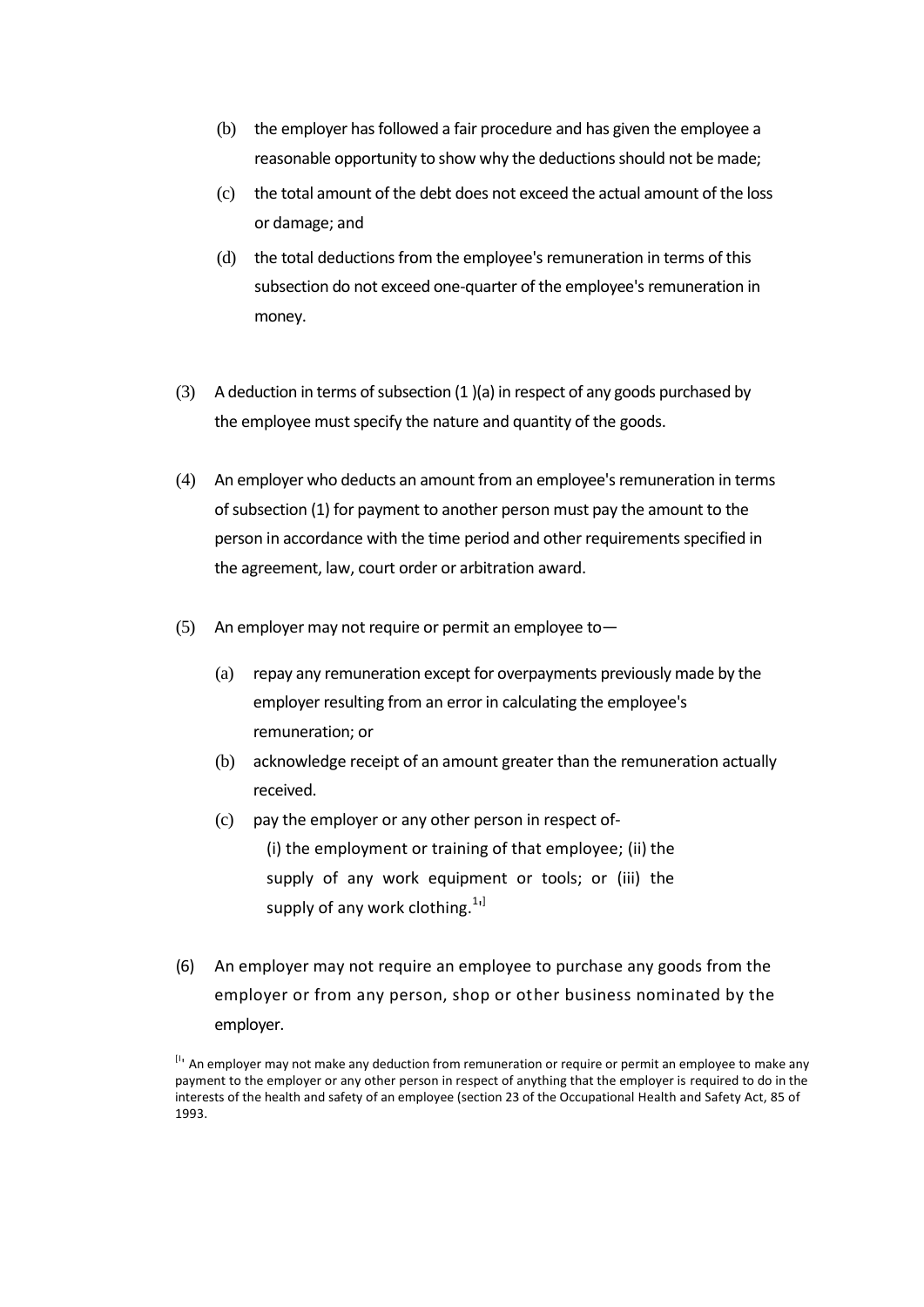(6) An employer may not levy a fine against an employee.

#### 7A. **Payment of contributions to benefit funds**

- (1) For the purposes of this section, a benefit fund is a pension, provident, retirement, medical aid or similar fund.
- (2) An employer that deducts from an employee's remuneration any amount for payment to a benefit fund must pay the amount to the fund within seven days of the deduction being made.
- (3) Any contribution that an employer is required to make to a benefit fund on behalf of an employee, that is not deducted from the employee's remuneration, must be paid to the fund within seven days of the end of the period in respect of which the payment is made.
- (4) This section does not affect any obligation on an employer in terms of the rules of a benefit fund to make any payment within a shorter period than that required by subsections (2) or (3).

#### **PART C: PARTICULARS OF EMPLOYMENT 8. Written**

#### **particulars of employment**

- (1) An employer must supply an employee, when the employee commences work, with the following particulars in writing-
	- (a) the full name and address of the employer;
	- (b) the name and occupation of the employee, or a brief description of the work for which the employee is employed;
	- (c) the place of work, and where the employee is required or permitted to work at various places, an indication of this;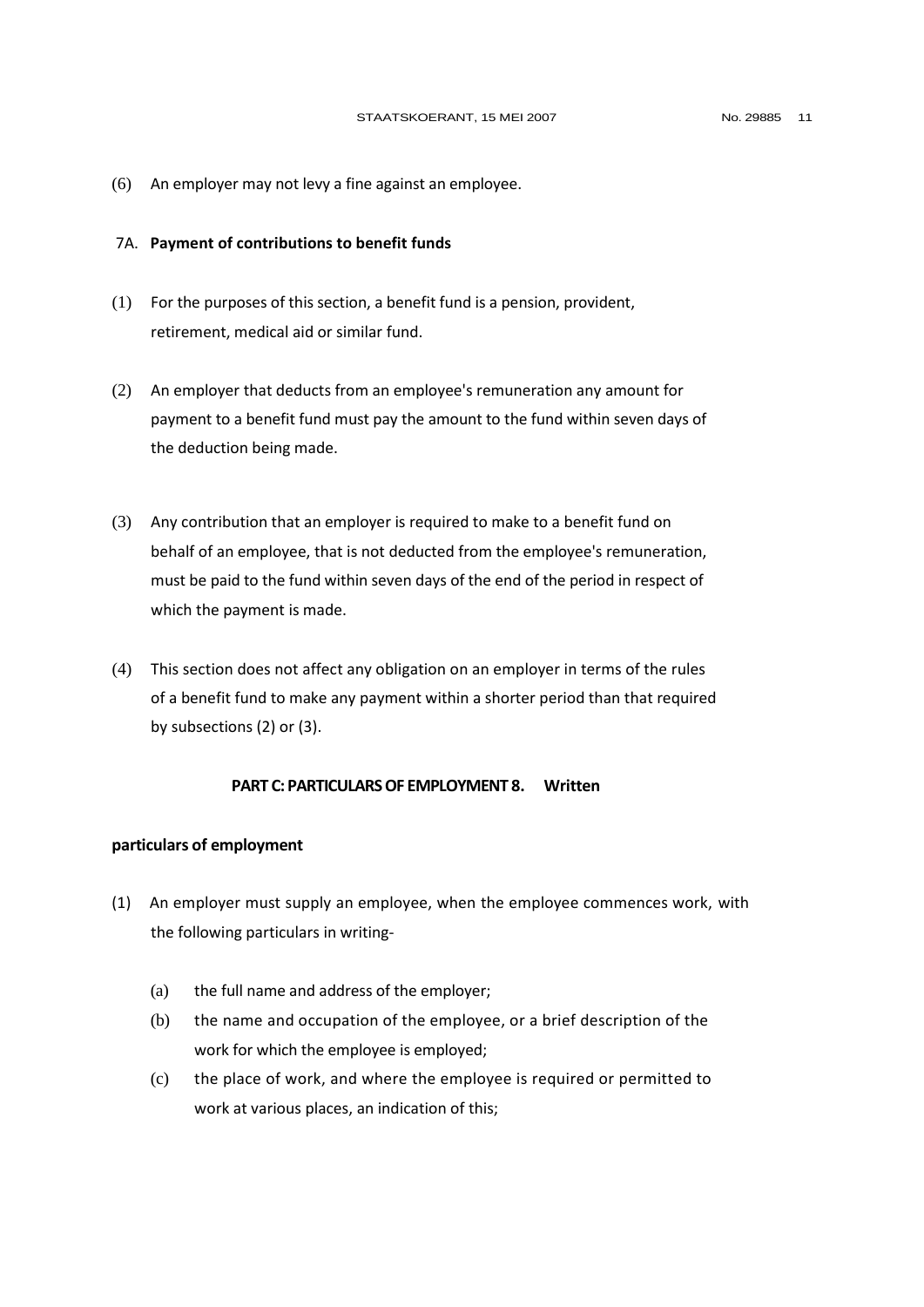#### 12 No. 29885 GOVERNMENT GAZETTE, 15 MAY 2007

- (d) the date on which employment began;
- (e) the employee's ordinary hours of work and days of work;
- (f) the employee's wage or the rate and method of payment;
- (g) the rate of pay for overtime work;
- (h) any other cash payments that the employee is entitled to;
- (i) any food or accommodation that the employee is entitled to and the value of the food or accommodation;
- (j) any other payment in kind received by the employee;
- (k) how frequently wages will be paid;
- (I) any deductions to be made from the employee's wages;
- (m) the leave to which the employee is entitled to;
- (n) the period of notice required to terminate employment, or if employment is for a specific period, the date when employment is to terminate.
- (2) If an employee is not able to understand the written particulars, the employer must ensure that they are explained to the employee in a language and in a manner that the employee understands.
- (3) The employer must revise the written particulars if there is any change in the employee's terms of employment.
- (4) An employer must retain a copy of the written particulars of employment while the employee is employed and for three years thereafter.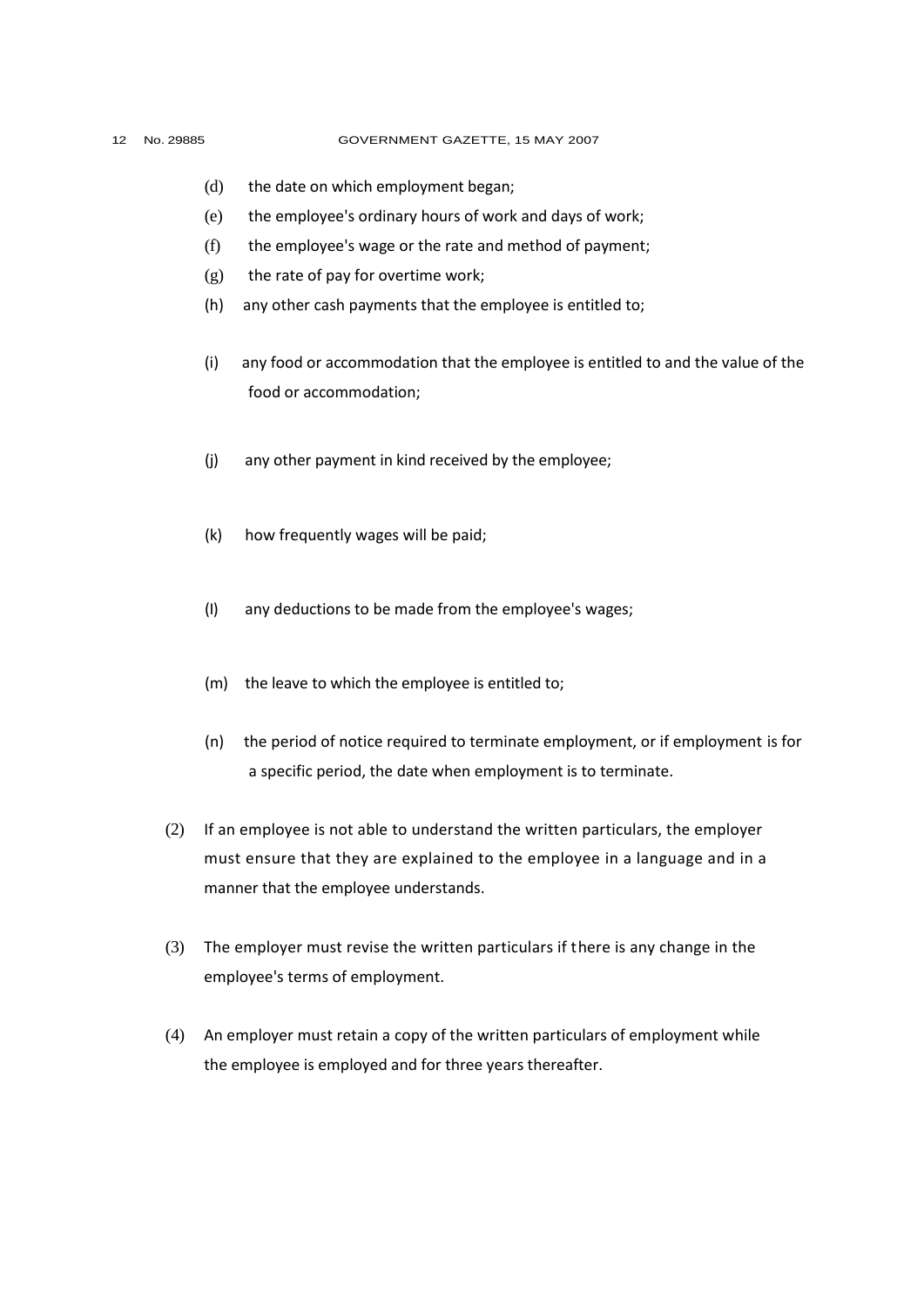### **PART D: HOURS OF WORK**

#### **9. Ordinary hours of work**

- (1) An employer may not require or permit a employee to work more than
	- (a) 45 hours in any week; and
	- (b) nine hours on any day if the employee works for five days or less in a week; or
	- (c) eight hours in any day if the employee works for more than five days in any week.

## **10. Overtime**

- (1) An employer may not require or permit an employee
	- (a) to work overtime except in accordance with an agreement concluded by the employer and the employee;
	- (b) to work more than 10 hours' overtime a week; or
	- (c) to work more than 12 hours, including overtime, on any day.
- (2) An agreement concluded in terms of sub-clause (1) (a) with an employee when the employee commences employment, or during the first three months of employment, is only valid for one year.

### **11. Payment of overtime**

- (1) An employer must pay an employee at least one and one-half times the employee's wage for overtime worked.
- (2) Despite sub-clause (1), an agreement may provide for an employer to -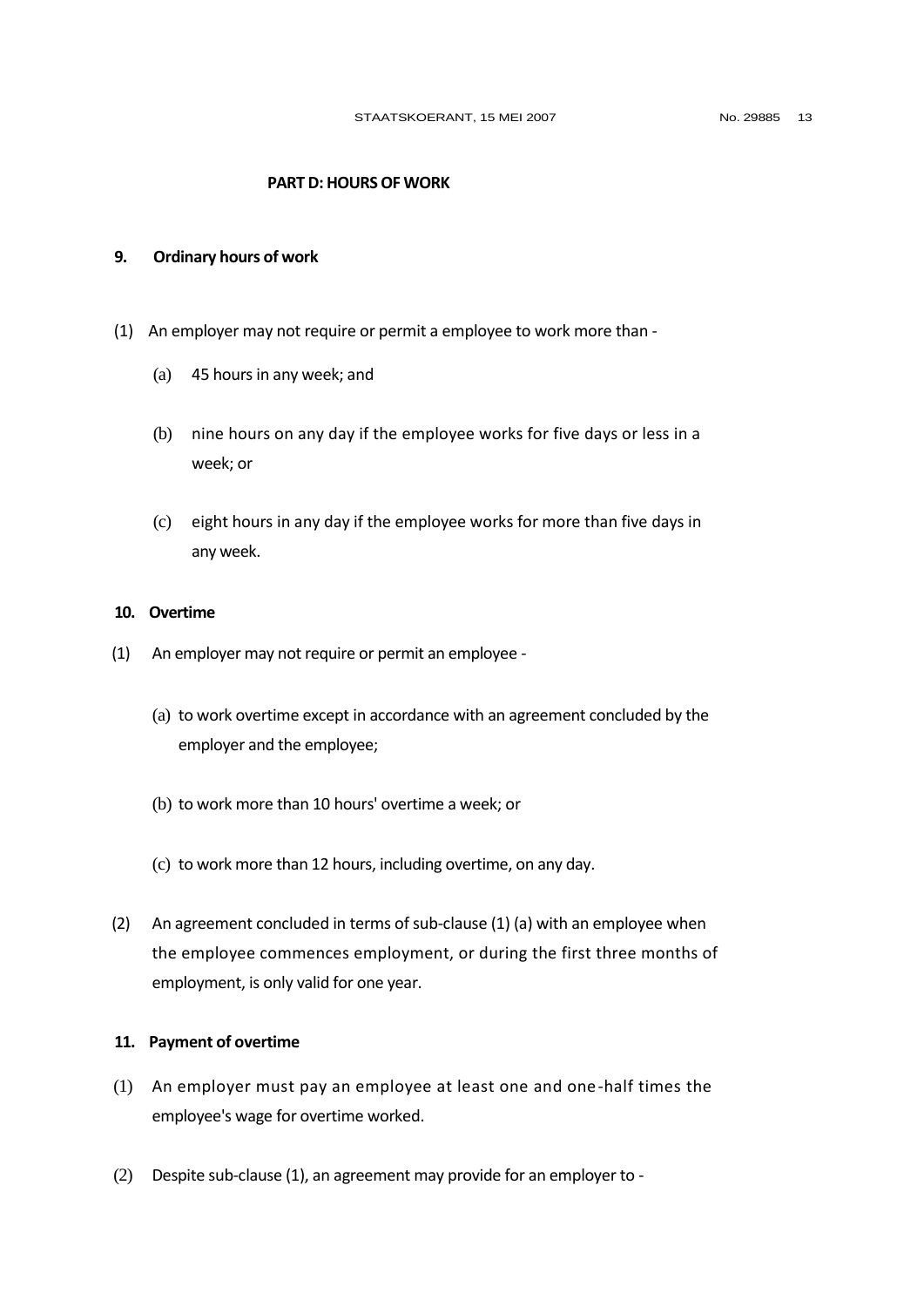- (a) pay an employee not less than the employee's ordinary wage for overtime worked and grant the employee at least 30 minutes' time off on full pay for every hour of overtime worked; or
- (b) grant an employee at least 90 minutes' paid time off for each hour of overtime worked.
- (3) An employer must grant an employee paid time off in terms of sub-clause (2) within one month of the employee becoming entitled to it.
- (4) An agreement in writing may increase the period contemplated by sub-clause (3) to twelve months.

## **12. Compressed working week**

- (1) An agreement in writing may require or permit an employee to work up to twelve hours in a day, inclusive of the meal intervals required in terms of clause 16, without receiving overtime pay.
- (2) An agreement in terms of sub-clause (1) may not require or permit an employee to work -
	- (a) more than 45 ordinary hours of work in any week;
	- (b) more than ten hours' overtime in any week; or
	- (c) on more than five days in any week.

## **13. Averaging of hours of work**

- (1) Despite clause 9(1) and (2) and 10(l)(b), the ordinary hours of work and overtime of an employee may be averaged over a period of up to four months in terms of a written agreement.
- (2) An employer may not permit an employee who is bound by a written agreement in terms of sub-clause (1) to work more than  $-$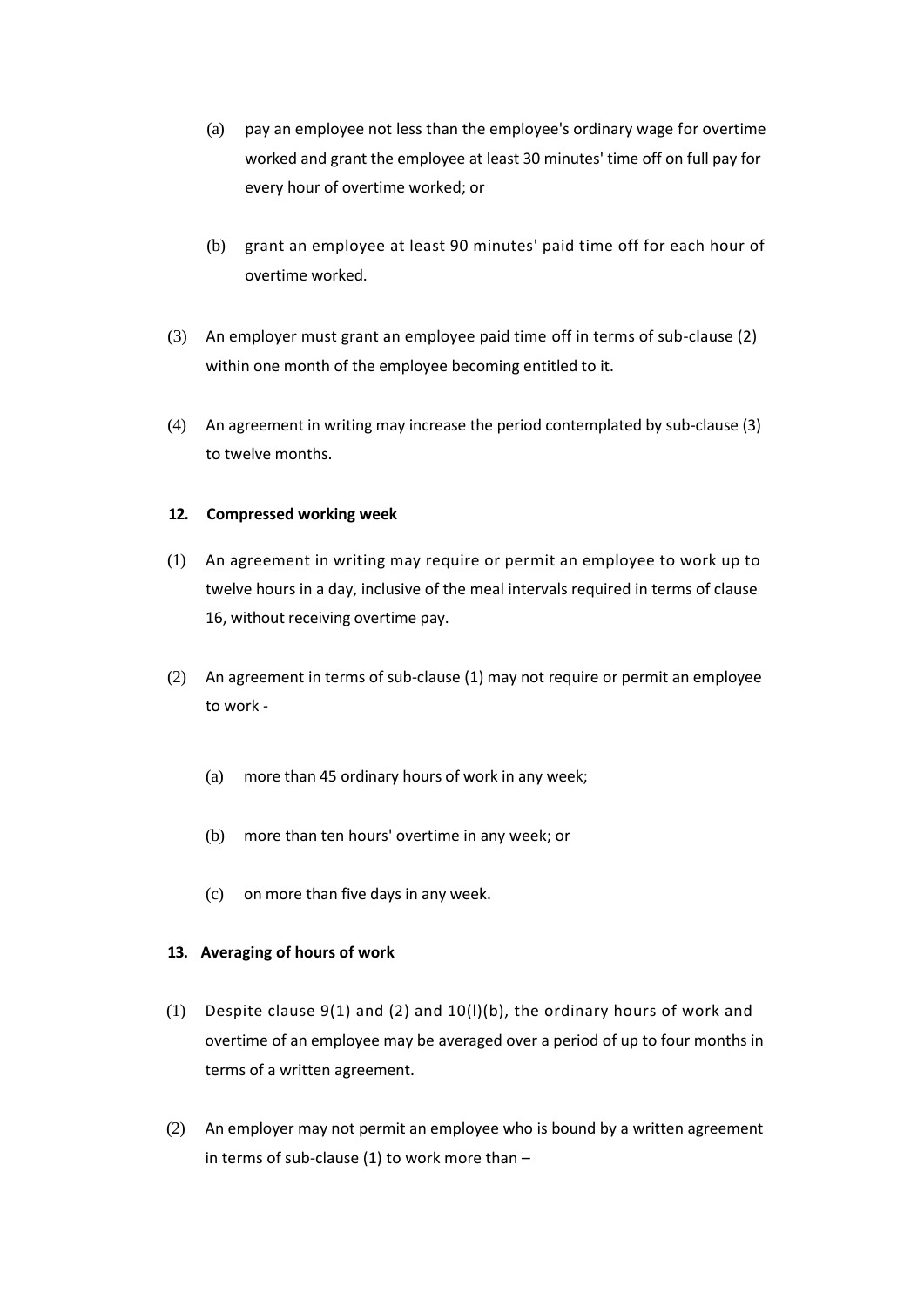- (a) An average of 45 ordinary hours of work in a week over the agreed period;
- (b) An average of 5 hours overtime in a week over the agreed period
- (3) An agreement in terms of sub clause (1) lapses after 12 months.
- (4) Sub clause (3) only applies to the first two agreements concluded in terms of sub-clause (1).

#### **14. Work on Sundays**

- (1) An employer must pay an employee who works on a Sunday at double the employee's wage for each hour worked, unless the employee ordinarily works on a Sunday, in which case the employer must pay the employee at one and onehalf times the employee's wage for each hour worked.
- (2) If the payment calculated in terms of sub clause (1) is less than the employee's daily wage, the employer must pay the employee, for the time worked on that Sunday, the employee's daily wage.
- (3) Despite sub-clauses (1) and (2), an agreement may permit an employer to grant an employee who works on a Sunday paid time off equivalent to the difference in value between the pay received by the employee for working on the Sunday and the pay that the employee is entitled to in terms of subclauses (1) and (2).
- (4) Any time worked on a Sunday by an employee who does not ordinarily work on a Sunday is not taken into account in calculating the ordinary hours of work of the employee in terms of clause 9.
- (5) If a shift worked by an employee falls on a Sunday and another day, the whole shift is deemed to have been worked on the Sunday, unless the greater portion of the shift was worked on the other day, in which case the whole shift is deemed to have been worked on the other day.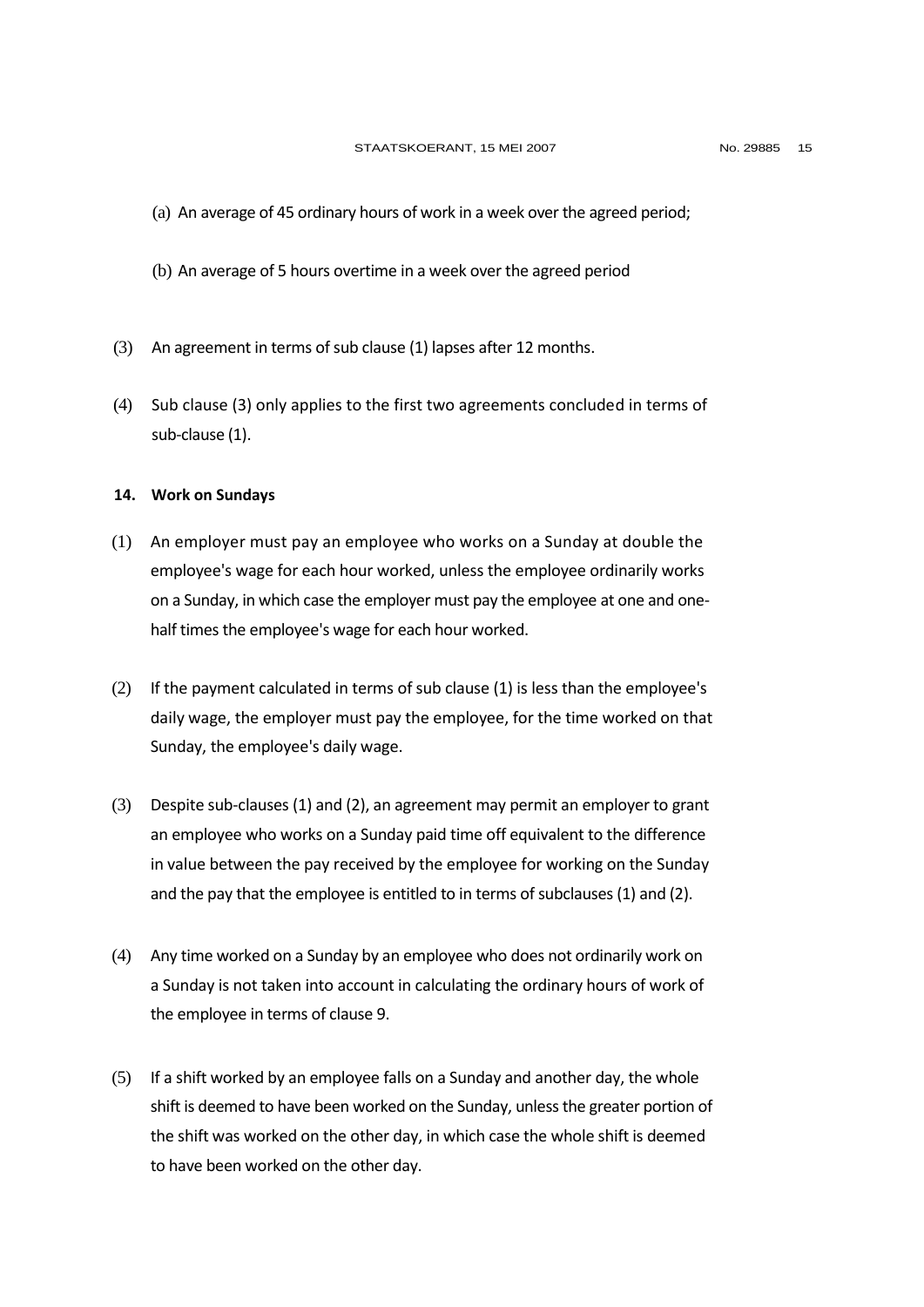- (6) (a) An employer must grant paid time off in terms of sub-clause (3) within one month of the employee becoming entitled to it.
	- (b) An agreement in writing may increase the period contemplated by paragraph (a) to 12 months.

#### **15. Night work**

- (1) In this clause, "night work" means work performed after 18:00 and before 06:00 the next day.
- (2) An employer may only require or permit an employee to perform night work if so agreed and if-
	- (a) an employee is compensated by the payment of an allowance, which may be a shift allowance, or by a reduction of working hours; and
	- (b) transportation is available between the employee's place of residence and the workplace at the commencement and conclusion of the employee's shift.
	- (c) if the transport cost is more than the daily cost to the employee, an employer who requires such an employee to perform night work must subsidize such employee for transport expenses.
- (3) An employer who requires an employee to perform work on a regular basis after 23:00 and before 06:00 the next day must -
	- (a) inform the employee in writing, or orally if the employee is not able to understand a written communication, in a language that the employee reasonably understands-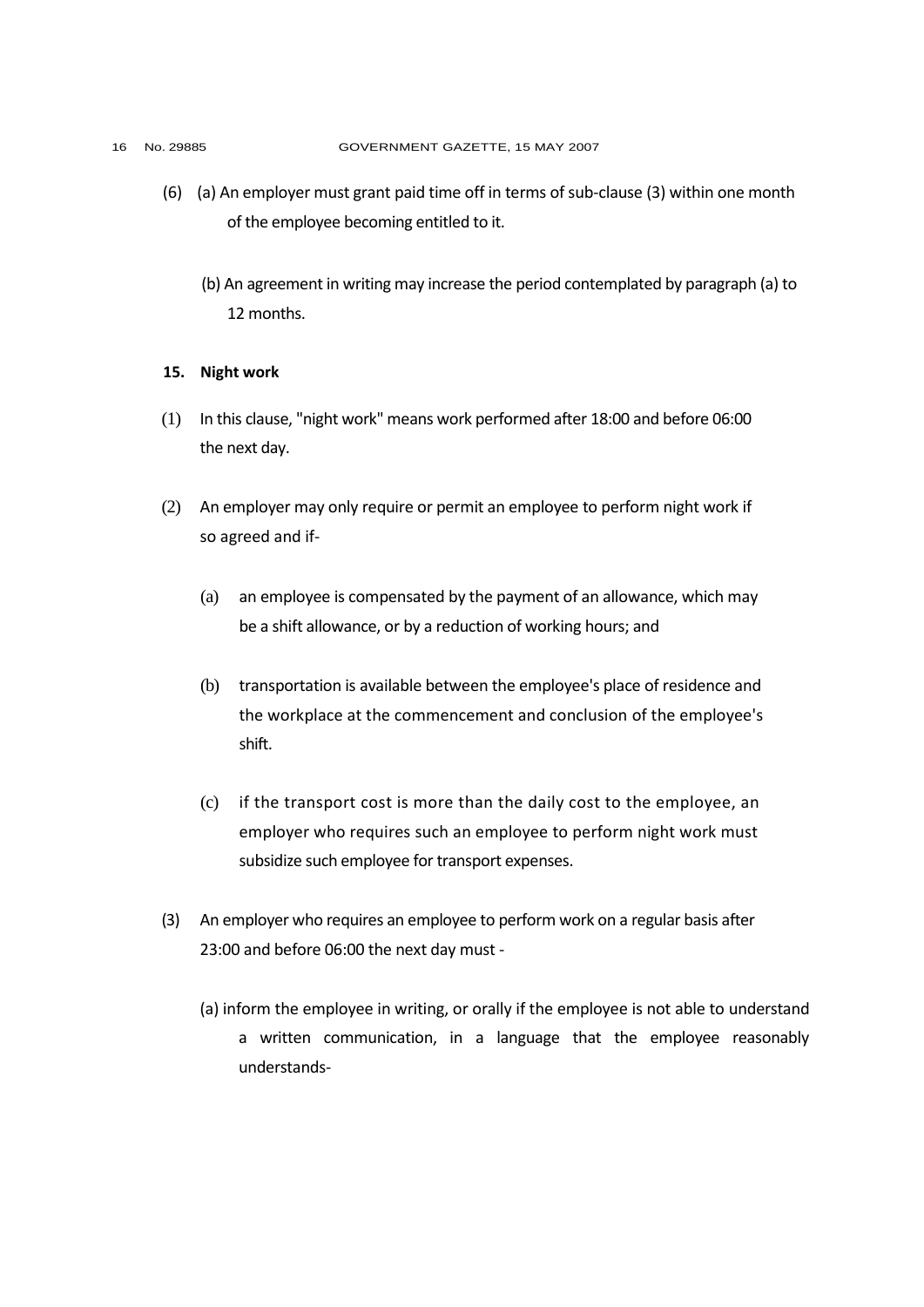- (iv) of any health and safety hazards associated with the work that the employee is required to perform; and
- (v) of the employee's right to undergo a medical examination in terms of paragraph (b);
- (b) at the request of the employee, enable the employee to undergo a medical examination, for the account of the employer, concerning those hazards-
	- (i) before the employee starts, or within a reasonable period of the employee starting, such work;
	- (ii) at appropriate intervals while the employee continues to perform such work; and
- (c) transfer the employee to suitable day work within a reasonable time if-
	- (i) the employee suffers from a health condition associated with the performance of night work; and
	- (ii) it is practicable for the employer to do so.
- (4) Sub-clause (3) applies to an employee who works after 23:00 and before 06:00 at least five times per month or 50 times per year.

# **16. Meal intervals**

- (1) An employer must give an employee who works continuously for more than five hours a meal interval of at least one continuous hour.
- (2) During a meal interval, an employee may be required or permitted to perform only duties that cannot be left unattended and cannot be performed by another employee.

An employee must be paid –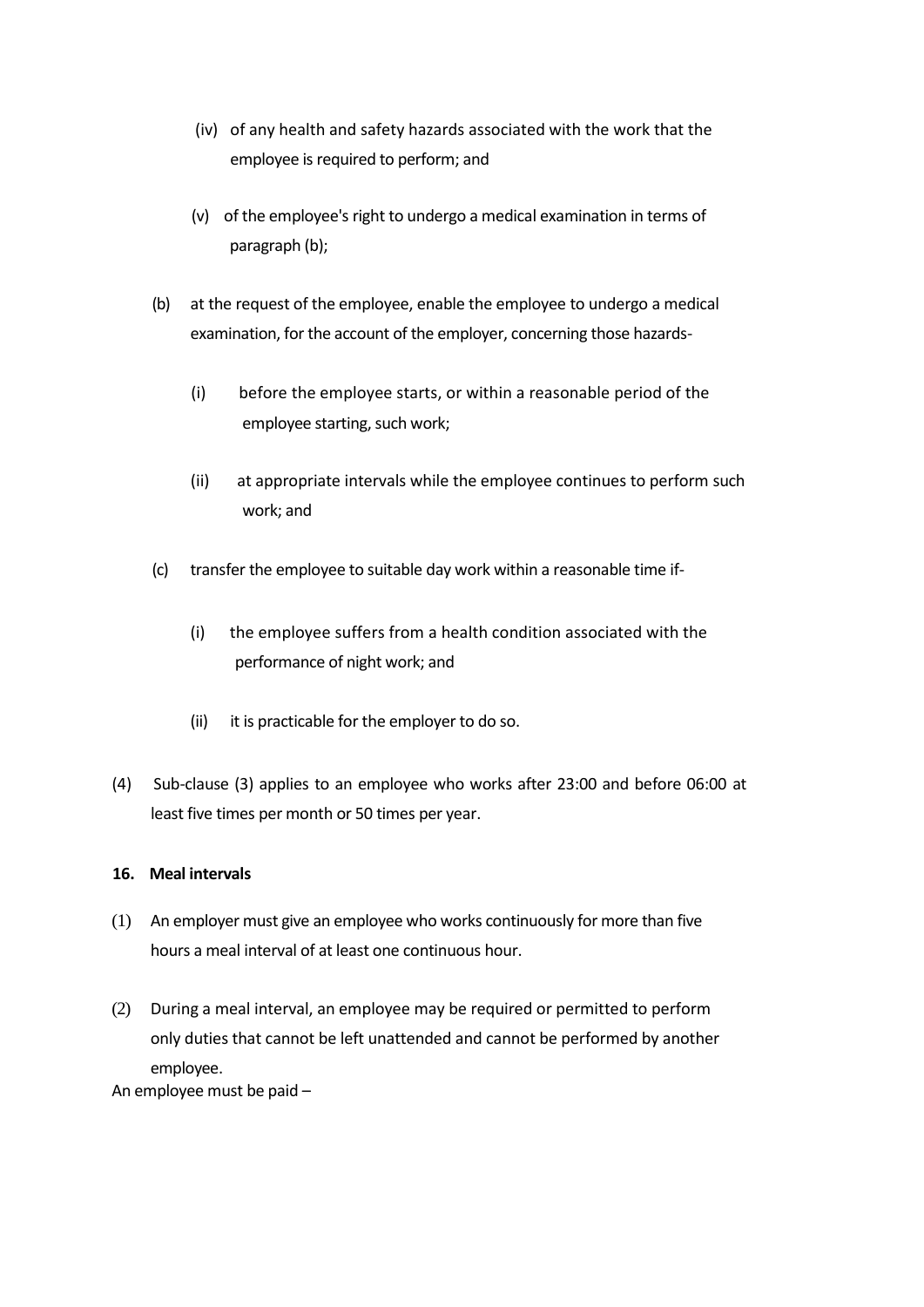- (a) for a meal interval in which the employee is required to be available for work.
- (b) for any portion of a meal interval that is in excess of 75 minutes, unless the employee lives on the premises at which the workplace is situated.
- (4) For the purpose of sub-clause (1), work is continuous unless it is interrupted by a meal interval of at least 60 minutes.
- (5) An agreement in writing may-
	- (a) reduce the meal interval to not less than 30 minutes;
	- (b) dispense with a meal interval for an employee who works fewer than six hours on a day.

#### **17. Daily and weekly rest period**

- (1) An employer must grant an employee
	- (a) a daily rest period of at least twelve consecutive hours between ending work and starting work the next day;
	- (b) weekly rest period of at least thirty-six consecutive hours which, unless otherwise agreed, must include a Sunday.
- (2) A daily rest period in terms of sub-clause (1) (a) may, by written agreement, be reduced to 10 hours for an employee -
	- (a) who lives where the workplace is situated; and
	- (b) whose meal interval lasts for at least three hours.
- (3) Despite sub-clause (l)(b), an agreement in writing may provide for a rest period of at least sixty consecutive hours every second week.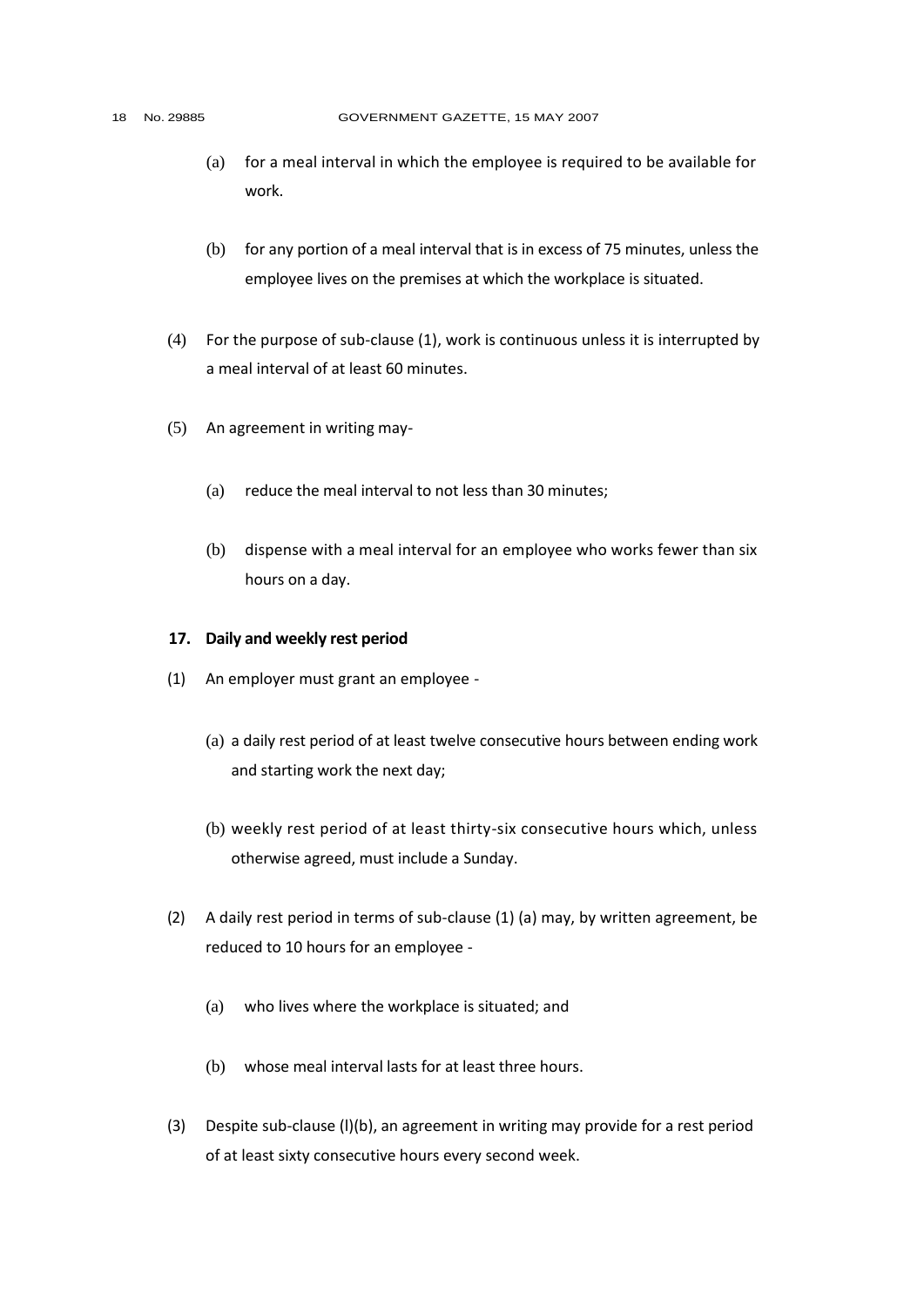## **18. Public Holidays**

- (1) An employer may not require an employee to work on a public holiday, except in accordance with an agreement.
- (2) If a public holiday falls on a day on which an employee would ordinarily work, an employer must pay-
	- (a) an employee who does not work on the public holiday, at least the wage that the employee would ordinarily have received for work on that day,
	- (b) an employee who does work on the public holiday at least double the employee's daily wage.
- (3) If an employee works on a public holiday on which the employee would not normally work, the employer must pay the employee an amount equal to -
	- (a) the employee's daily wage; plus
	- (b) the employee's hourly wage for each hour worked on the public holiday.
- (4) An employer must pay an employee for a public holiday on the employee's normal pay day.
- (5) If a shift worked by an employee falls on a public holiday and another day, the whole shift is deemed to have been worked on the public holiday, but if the greater portion of the shift was worked on the other day, the whole shift is deemed to have been worked on the other day.
- (6) In accordance with section 2 (2) of the Public Holidays Act, 1994 the parties may exchange a public holiday for any other day.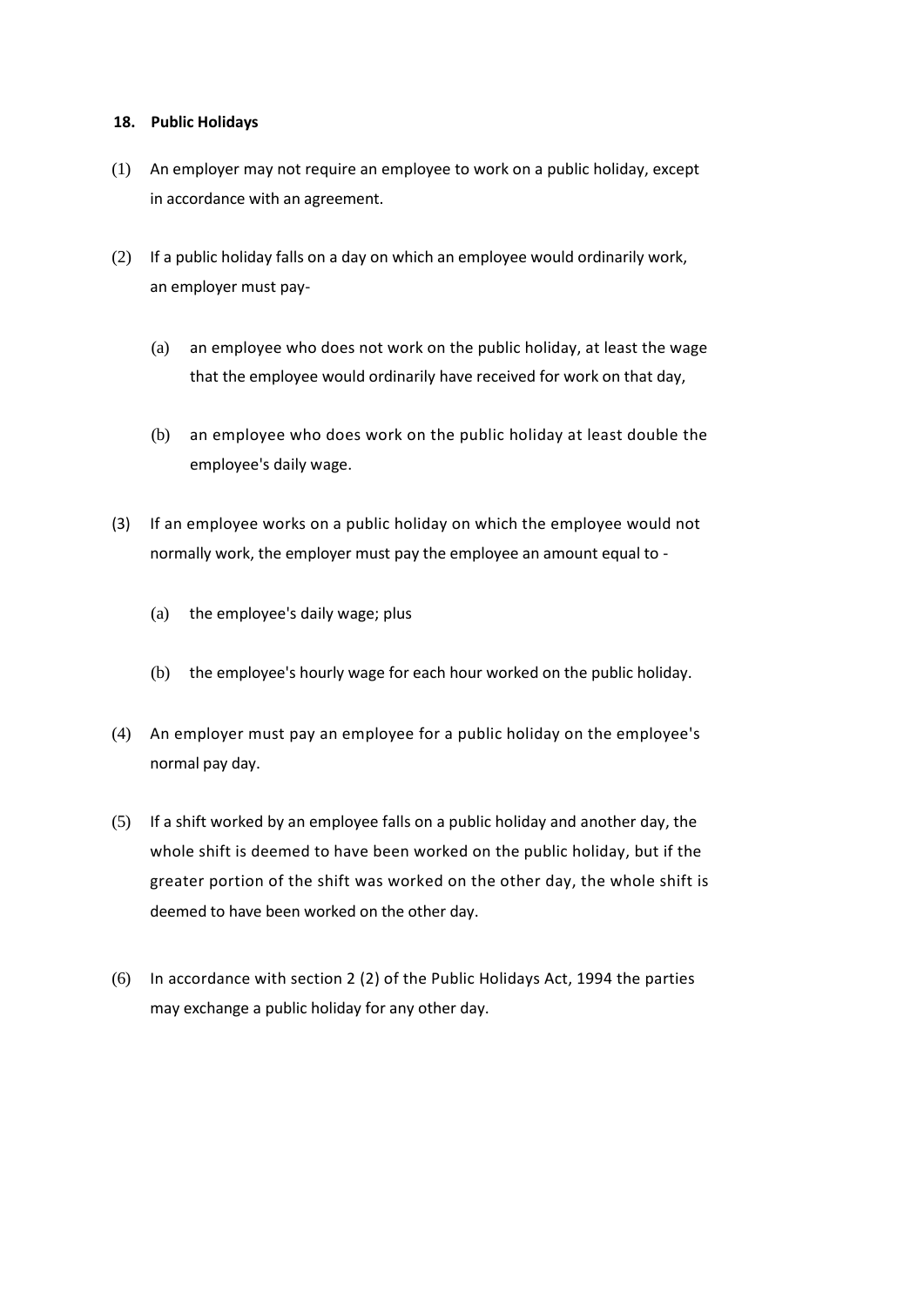#### **PART E: LEAVE**

#### **19. Annual leave**

- (1) An employer must grant an employee
	- (a) at least three weeks (21 consecutive days) leave on full pay in respect of each twelve months of employment (the 'annual leave cycle'); or
	- (b) by agreement, at least one day of annual leave on full pay for every 17 days on which the employee worked or was entitled to be paid; or
	- (c) by agreement, one hour of annual leave on full pay for every 17 hours on which the employee worked or was entitled to be paid.
- (2) An employer must grant an employee an additional day of paid leave if a public holiday falls on a day during an employee's annual leave on which the employee would otherwise have worked.
- (3) An employer may reduce an employee's entitlement to annual leave by the number of days of occasional leave on full pay granted to the employee at the employee's request in that annual leave cycle.
- (4) An employer must grant
	- (a) the annual leave not later than six months after the end of the annual leave cycle in which leave was earned;
	- (b) the leave earned in one year over a continuous period, if requested by the employee.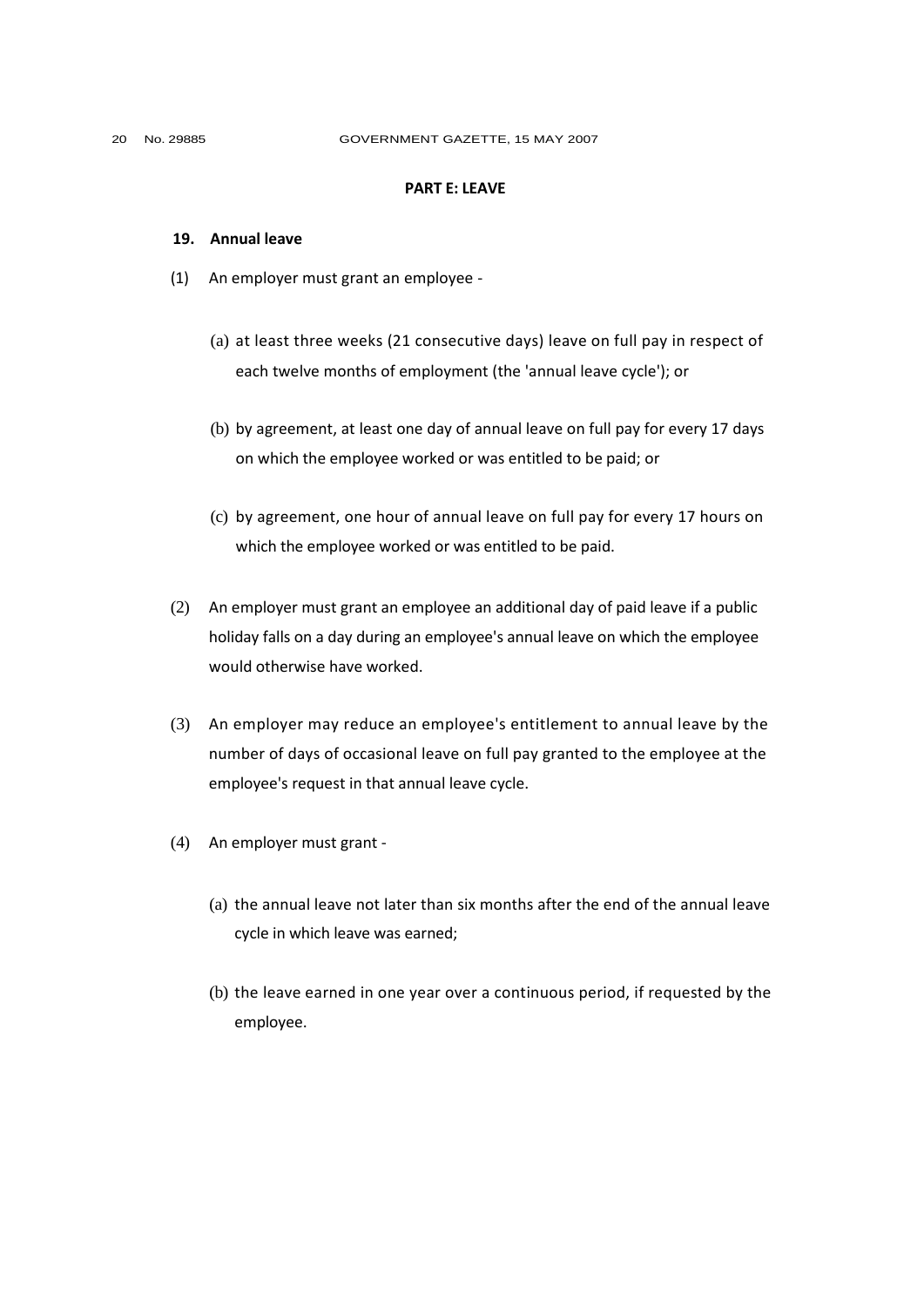- (5) Annual leave must be taken
	- (a) in accordance with an agreement between the employer and the employee; or
	- (b) if there is no agreement in terms of paragraph (a), at a time determined by the employer in accordance with this section.
- (6) An employer may not require or permit an employee to take annual leave during-
	- (a) any other period of leave to which the employee is entitled in terms of this Part E; or
	- (b) any period of notice of termination of employment.
- (7) An employer may not require or permit an employee to work for the employer during any period of annual leave.
- (8) An employer may not pay an employee instead of granting paid leave in terms of this clause except on termination of employment in terms of clause 26.
- (9) An employer must pay an employee leave pay at least equivalent to the remuneration the employee would have received for working for a period equal to the period of leave, calculated at the employee's wage immediately before the beginning of the period of leave.
- (10) An employer must pay an employee leave pay before the beginning of the period of leave or, by agreement, on the employee's usual pay day.

## **20. Sick leave**

(1) For the purpose of this clause "sick leave cycle" means the period of 36 months employment with the same employer immediately following –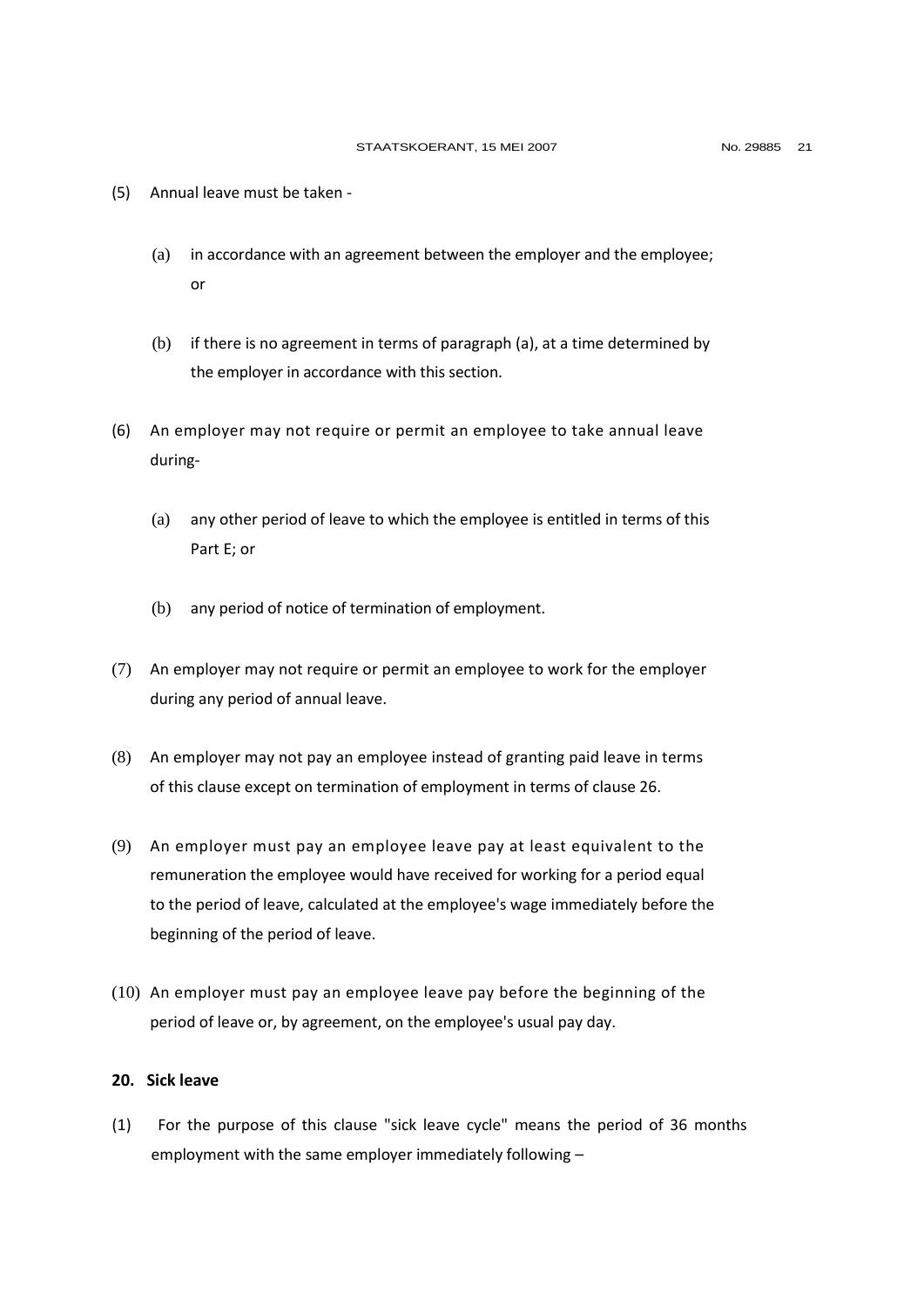- - (a) when the employee commenced work; or
	- (b) the end of the employee's prior sick leave cycle.
	- (2) During every sick leave cycle, the employee is entitled to an amount of paid sick leave equal to the number of days the employee would normally work during a period of six weeks.
	- (3) Despite sub-clause (2), during the first six months of work, the employee is entitled to one day's sick leave for every 26 days worked.
	- (4) An employer may, during the employee's first leave cycle, reduce the employee's entitlement to sick leave in terms of sub-clause (2) by the number of days' sick leave taken in terms of sub-clause (3).
	- (5) Where an employer, at the request of the employee, pays fees for an employee's hospital or medical treatment, the fees paid may be set off against the employee's pay.
	- (6) An employer is not required to pay the employee in terms of this clause if the employee has been absent from work for more than two consecutive days or on more than two occasions during an eight-week period and, on request by the employer, does not produce a medical certificate stating that the employee was unable to work for the duration of the employee's absence on account of sickness or injury.
	- (7) The medical certificate in terms of sub-clause (6) must be issued and signed by a medical practitioner or any other person who is certified to diagnose and treat patients and who is registered with a professional council established by an Act of Parliament.
	- (8) If it is not reasonably practicable for an employee who lives on the employer's premises to obtain a medical certificate, the employer may not withhold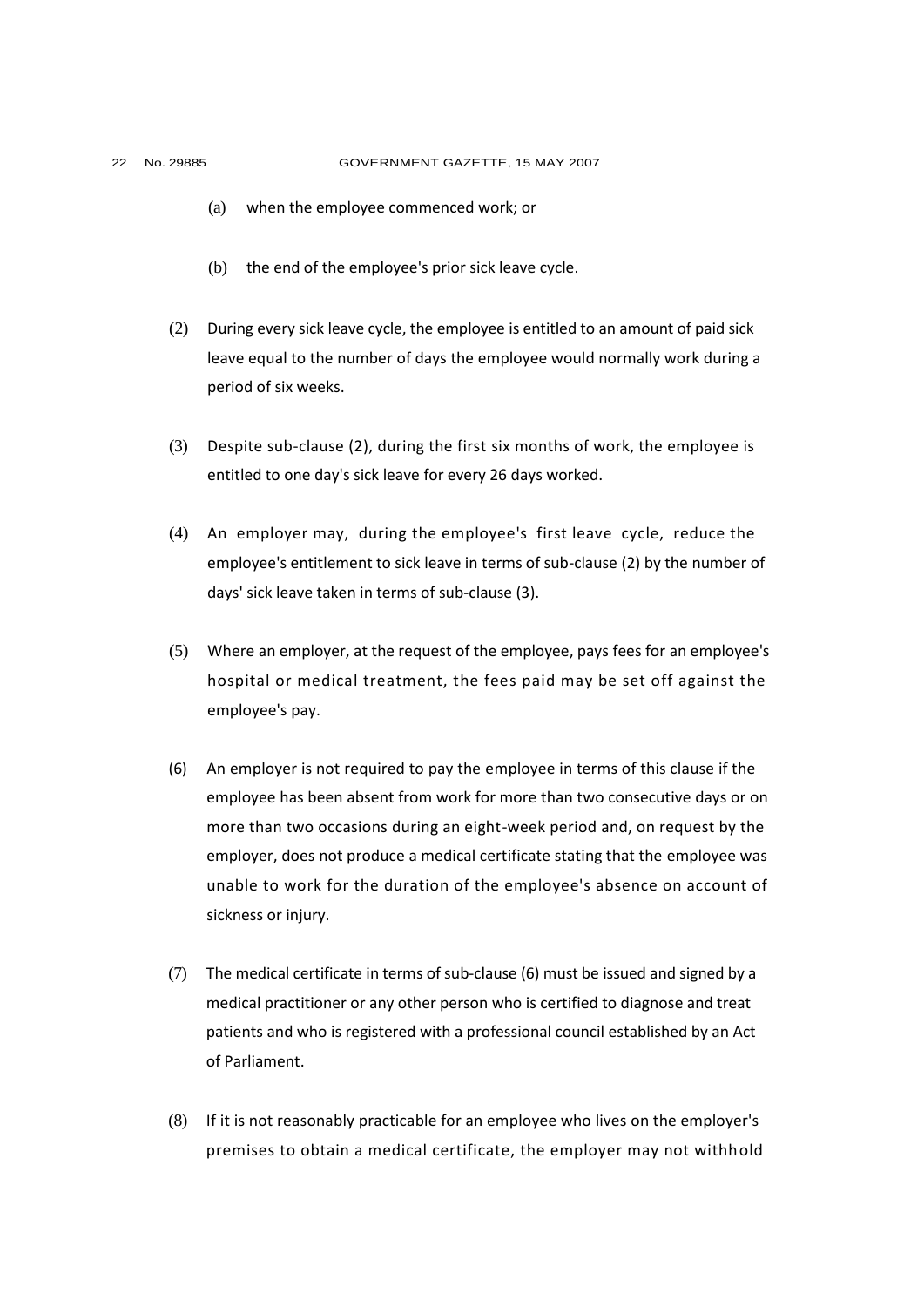payment in terms of sub-clause (6) unless the employer provides reasonable assistance to the employee to obtain the certificate.

#### **21. Family responsibility leave**

(1) This clause applies to an employee -

(a) who has been employed by an employer for longer than four months; and (b) who works on at least four days a week for that employer.

- (2) An employer must grant an employee, during each 12 months of employment, at the request of the employee, three days' paid leave, which the employee is entitled to take -
	- (a) when the employee's child is born;
	- (b) when the employee's child is sick; or
	- (c) in the event of the death of-
		- (i) the employee's spouse or life partner; or
		- (ii) the employee's parent, adoptive parent, grandparent, child, adopted child, grandchildren or sibling.
- (3) An employee may take family responsibility leave in respect of the whole or part of the day.
- (4) Subject to sub-clause (5), an employer must pay an employee for a day's family responsibility leave-
	- (a) the wage the employee would normally have received for work on that day; and
	- (b) on the employee's usual pay day.

(5) Before paying an employee for leave in terms of this clause, an employer may require reasonable proof of an event contemplated in sub-clause (2) for which the leave was required.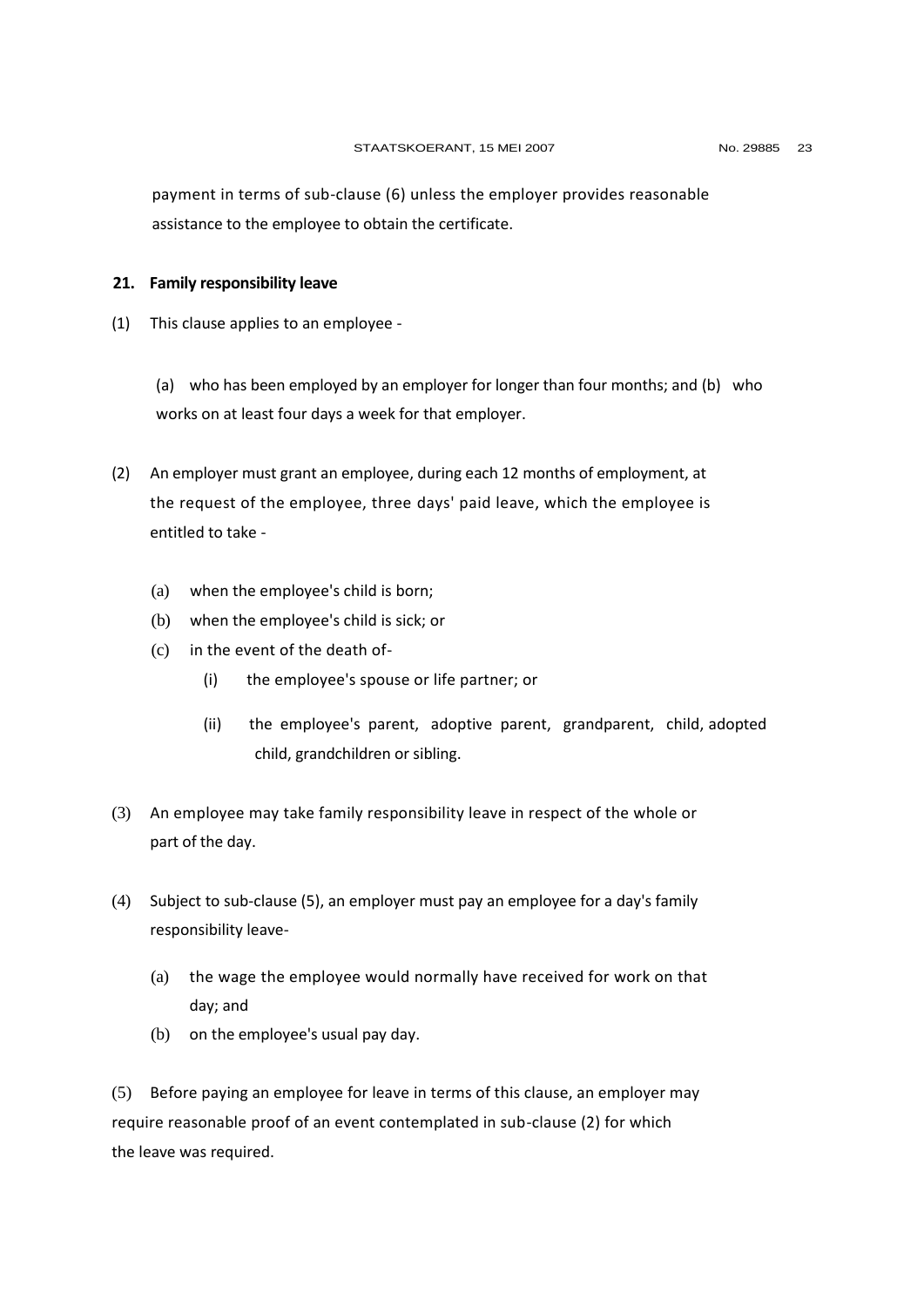#### 24 No. 29885 GOVERNMENT GAZETTE, 15 MAY 2007

(6) An employee's unused entitlement to leave in terms of this clause lapses at the end of the annual leave cycle in which it accrues.

# 22. **Maternity leave'<sup>2</sup> '**

- (1) An employee is entitled to at least four consecutive month's maternity leave.
- (2) An employee may commence maternity leave
	- (a) at any time from four weeks before the expected date of birth, unless otherwise agreed; or
	- (b) on a date from which a medical practitioner or a midwife certifies that it is necessary for the employee's health or that of her unborn child.
- (3) An employee may not work for six weeks after the birth of her child, unless a medical practitioner or midwife certifies that she is fit to do so.
- (4) An employee who has a miscarriage during the third trimester of pregnancy or bears a stillborn child is entitled to maternity leave for six weeks after the miscarriage or stillbirth, whether or not the employee had commenced maternity leave at the time of the miscarriage or stillbirth.
- (5) An employee must notify an employer in writing, unless she is unable to do so, of the date on which the employee intends to -
	- (a) commence maternity leave; and
	- (b) return to work after maternity leave.
- (6) Notification in terms of sub-clause (5) must be given -

pl In terms of section 187(I)(e) of the Labour Relations Act, 1995, the dismissal of a employee on account of her pregnancy, intended pregnancy, or any reason related to her pregnancy, is automatically unfair. The definition of dismissal in section 186 of the Labour Relations Act, 1995, includes the refusal to allow an employee to resume work after she has taken maternity leave in terms of any law, collective agreement or her contract. An employee may claim maternity benefits in terms of the Unemployment Insurance Act, 2001.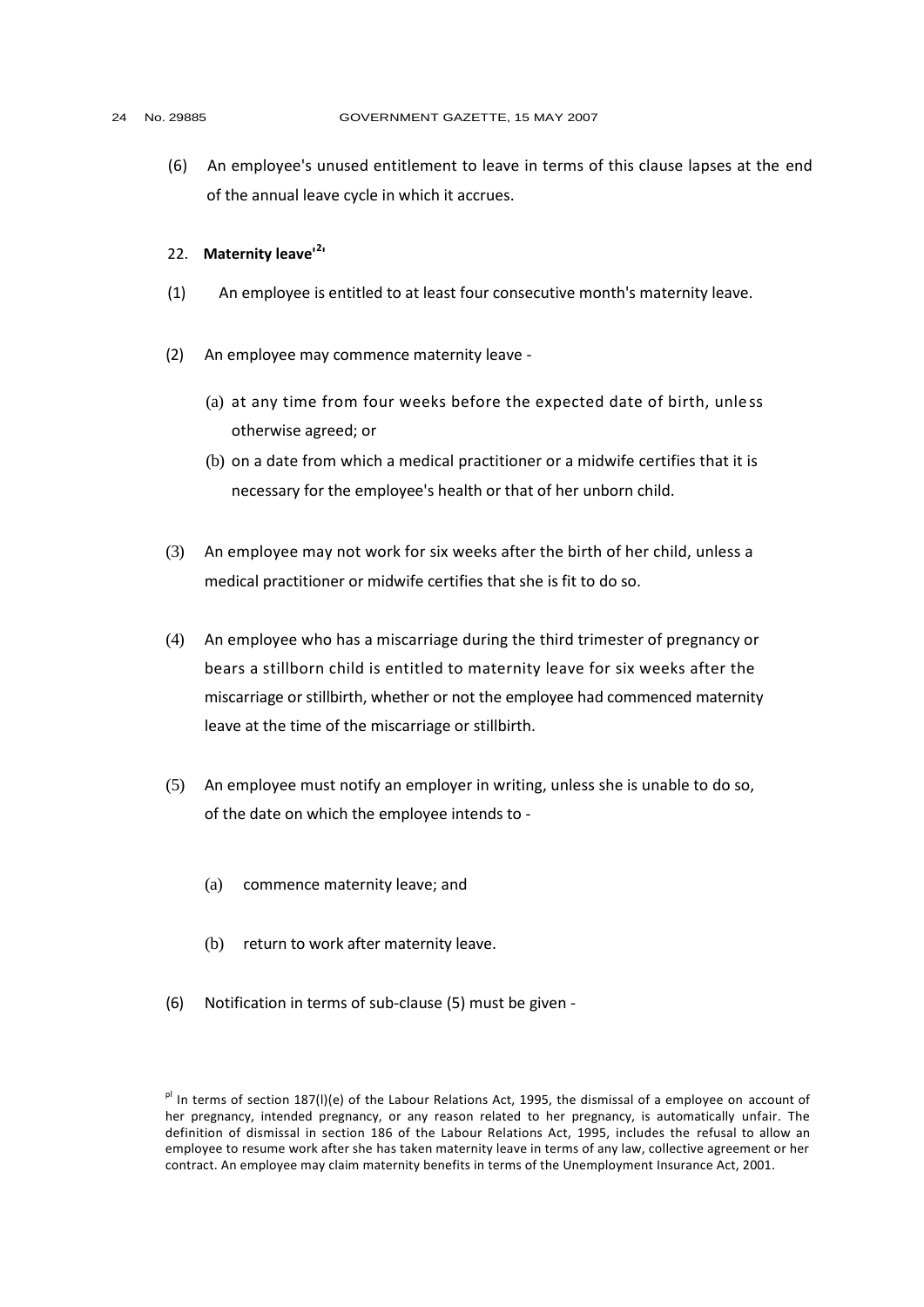- (a) at least four weeks before the employee intends to commence maternity leave;
- (b) if it is not reasonably practicable to do so, as soon as is reasonably practicable.
- (7) No employer may require or permit a pregnant employee or an employee who is nursing her child to perform work that is hazardous to her health or the health of her child, including operating dangerous machinery or handling and/or using spray chemicals.
- (8) During a employee's pregnancy, and for a period of six months after the birth of her child, her employer must offer her suitable, alternative employment on terms and conditions that are no less favourable than her ordinary terms and conditions of employment, if-
	- (a) the employee is required to perform night work, as defined in clause 15 or her work poses a danger to her health or safety or that of her child; and
	- (b) it is practicable for the employer to do so

## **PART F: PROHIBITION OF CHILD LABOUR**

#### **AND FORCED LABOUR**

## **23. Prohibition of child labour and forced labour**

- (1) No person may employ a child-
	- (a) who is under 15 years of age; or
	- (b) who is under the minimum school leaving age in terms of any law, if this isl5orolder<sup>[3]</sup>

<sup>&</sup>lt;sup>[31</sup> Section 31(1) of the South African Schools Act (Act 84 of 1996) requires every parent to cause every learner for whom he or she is responsible to attend a school until the last day of the year in which the learner reaches the age of 15 or the ninth grade, whichever is the first.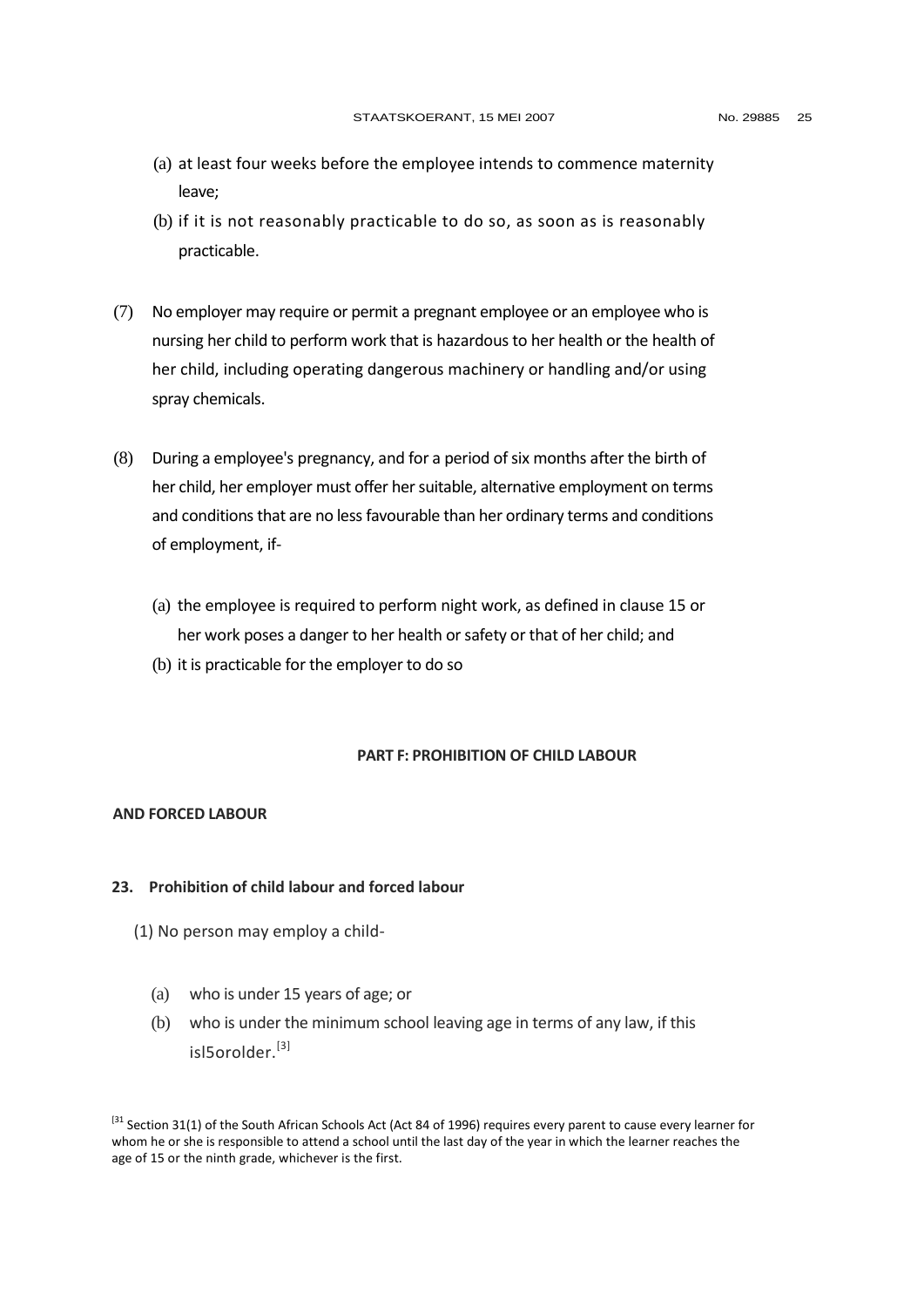- (2) No person may employ a child in employment
	- (a) that is inappropriate for a person of that age;
	- (b) that places at risk the child's well-being, education, physical or mental health, or spiritual, moral or social development.
- (3) An employer must maintain for three years, a record of the name, date of birth and address of every employee under the age of 18 years employed by them.
- (4) Subject to the Constitution of the Republic of South Africa, all forced labour is prohibited.
- (5) No person may, for his/her own benefit or for the benefit of someone else cause, demand or impose forced labour in contravention of sub-clause (4).
- (6) A person who employs a child in contravention of sub-clause (1) and (2) or engages in any form of forced labour in contravention of sub-clauses (4) and (5) commits an offence in terms of sections 46 and 48 of the Basic Conditions of Employment Act respectively, read with section 93 of that Act.

#### **PART G: TERMINATION OF EMPLOYMENT**

#### **24. Notice of termination of employment**

- (1) A contract of employment terminable at the instance of a party to the contract may be terminated only on notice of not less than-
	- (a) one week if the employee has been employed for six months or less;
	- (b) two weeks, if the employee has been employed for more than six months but not more than one year;
	- (c) four weeks, if the employee has been employed for one year or more.
- (2) The employer and employee may agree to a longer notice period, but the agreement may not require or permit an employee to give a period of notice longer than that required of the employer.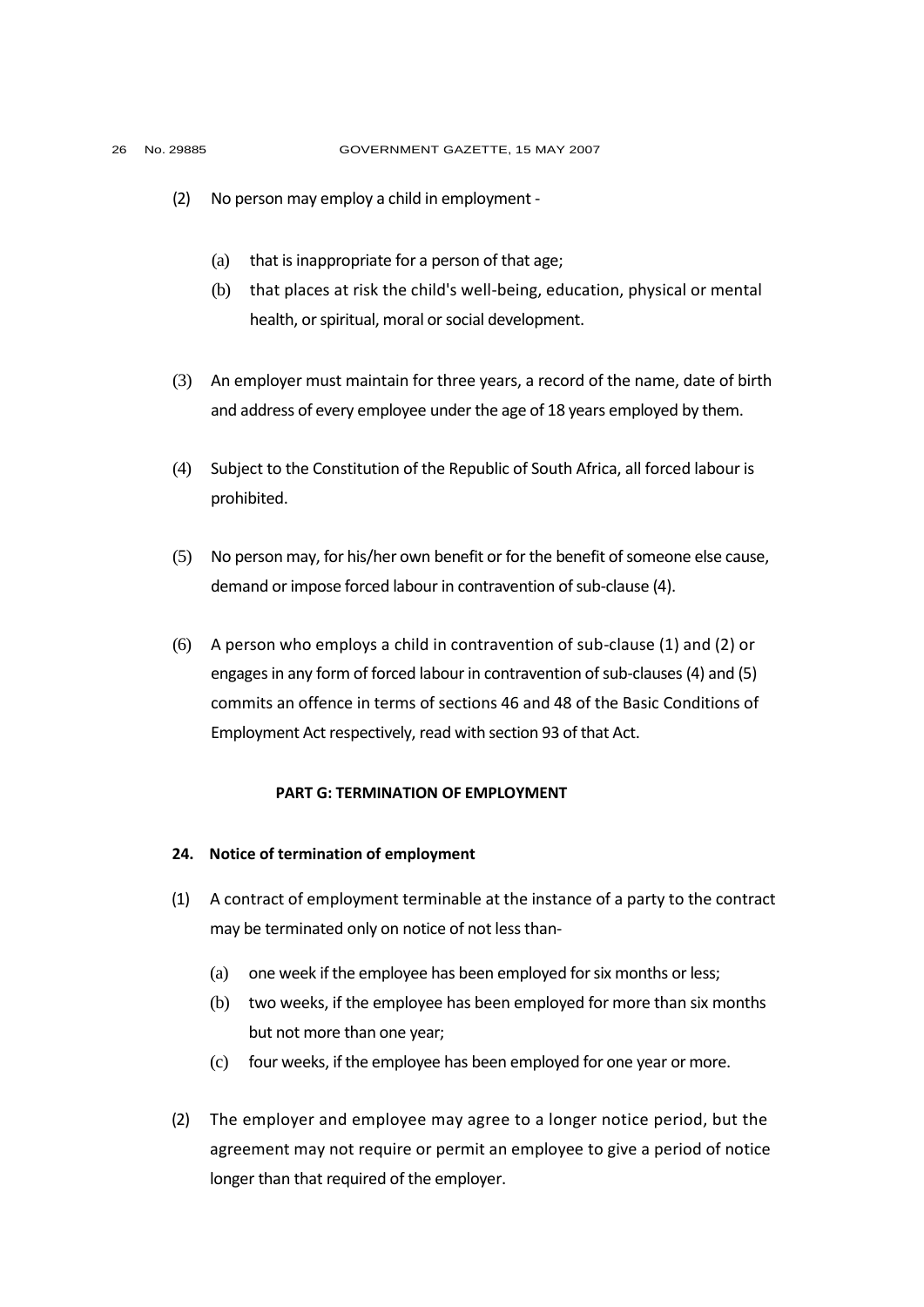- (3) Notice of termination of contract of employment must be given in writing except when it is given by an illiterate employee.
- (4) If an employee who receives notice of termination is not able to understand it, the notice must be explained orally by, or on behalf of, the employer to the employee in an official language the employee reasonably understands.
- (5) Notice of termination of a contract of employment given by an employer must-
	- (a) not be given during any period of leave to which the employee is entitled to in terms of this determination
	- (b) not run concurrently with any period of leave to which the employee is entitled in terms of this determination, except sick leave.
- (6) Nothing in this clause affects the right
	- (a) of a dismissed employee to dispute the lawfulness or fairness of the dismissal in terms of Chapter VIII of the Labour Relations Act, 1995, or any other law; and
	- (b) of an employer or an employee to terminate a contract of employment without notice for any cause recognized by law.

#### 25. **Payment instead of notice**

- (1) Instead of giving an employee notice in terms of this clause, an employer may pay the employee the wages the employee would have received, if the employee had worked during the notice period.
- (2) If an employee gives notice of termination of employment, and the employer waives any part of the notice, the employer must pay the wages referred to in sub-clause (1), unless the employer and the employee agree otherwise.

#### **26. Payments on termination**

(1) On termination of employment, an employer must pay an employee all monies due to the employee including -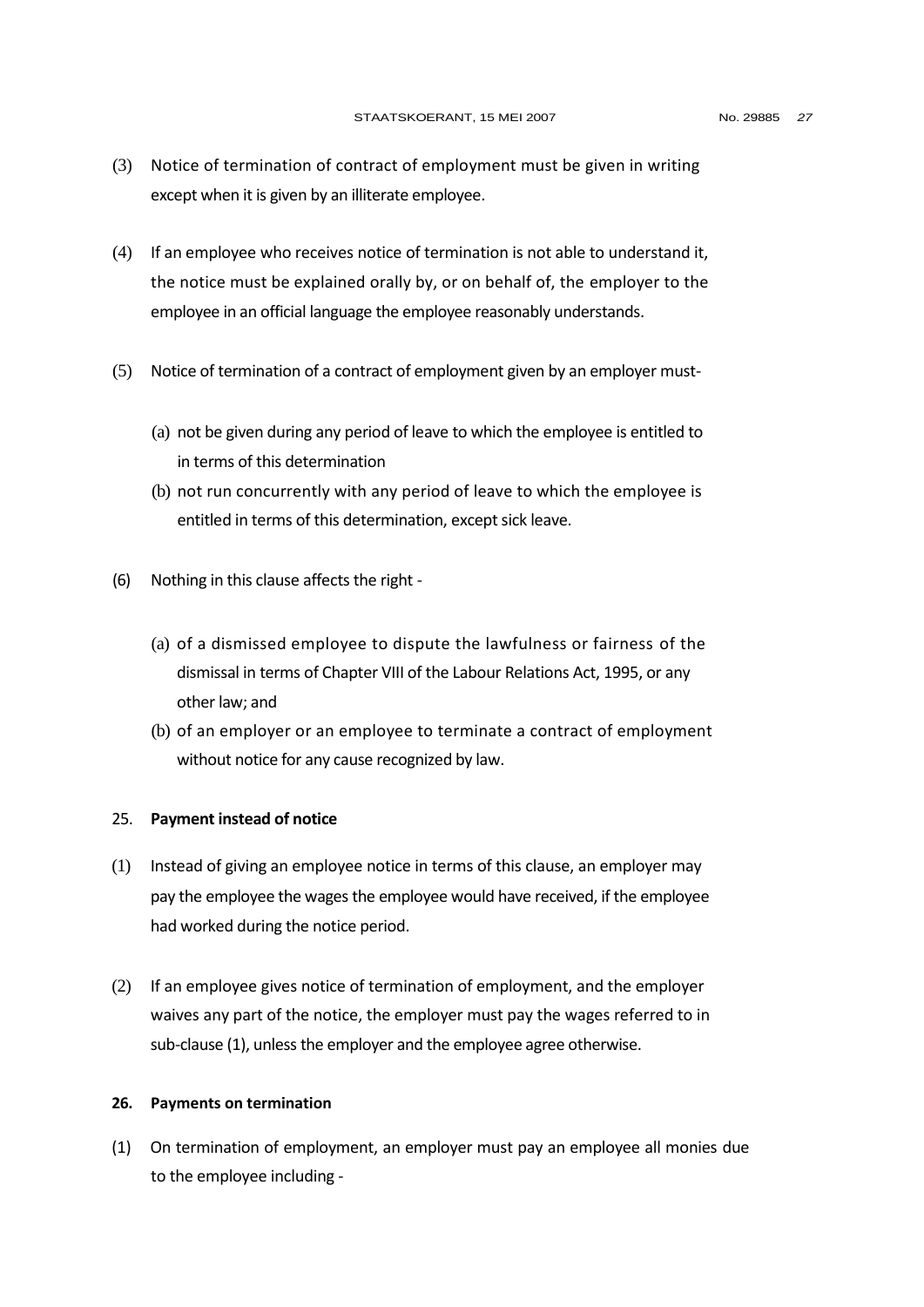- (a) any remuneration that has not been paid;
- (b) any paid time off that the employee is entitled to in terms of clause 11(2) or 14(3) that the employee has not taken;
- (c) remuneration calculated in accordance with clause 19(9) for any period of annual leave due in terms of clause 19(1) that the employee has not taken; and
- (d) if the employee has been in employment longer than four months, in respect of the employee's annual leave entitlement during an incomplete annual leave cycle as defined in section 19(1) -
	- (i) one day's remuneration in respect of every 17 days on which the employee worked or was entitled to be paid; or
	- (ii) remuneration calculated on any basis that is at least as favourable to the employee as that calculated in terms of subparagraph (i).

### **27. Severance pay**

- (1) For the purpose of this clause, "operational requirements" means requirements based on the economic, technological, structural or similar needs of an employer.
- (2) An employer must pay an employee who is dismissed for reasons based on the employer's operational requirements, severance pay equal to at least one week's remuneration for each completed year of continuous service with that employer.
- (3) An employee who unreasonably refuses to accept the employer's offer of alternative employment with that employer or any other employer is not entitled to severance pay in terms of sub-clause (2).
- (4) The payment of severance pay in compliance with this clause does not affect an employee's right to any other amount payable according to law.
- (5) If there is a dispute only about the entitlement to severance pay in terms of this clause, the employee may refer the dispute in writing to the CCMA.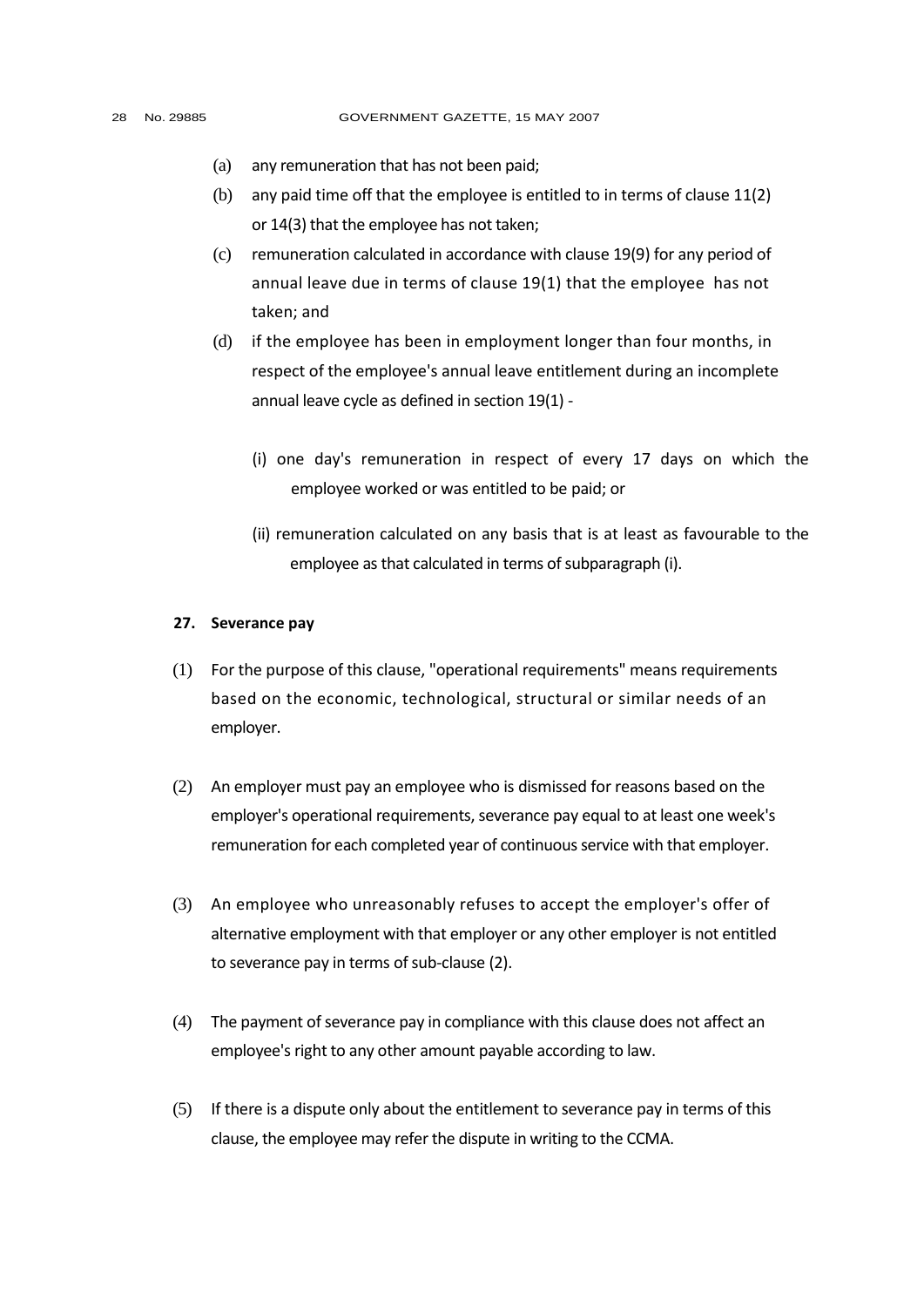## **28. Certificate of service**

- (1) On termination of employment, an employee is entitled to a certificate of service stating -
	- (a) the employee's full name;
	- (b) the name and address of the employer;
	- (c) the date of commencement and date of termination of employment;
	- (d) the title of the job or brief description of the work for which the employee was employed at the date of termination;
	- (e) any relevant training received by the employee;
	- (f) the pay at date of termination; and
	- $(g)$  if the employee so requests, the reason for termination of employment.

#### **29. Keeping of sectoral determination**

(1) Every employer on whom this sectoral determination is binding must keep a copy of the sectoral determination or an official summary, available in the workplace in a place to which the employee has access.

#### **30. Temporary employment services**

- (1) In this clause, "temporary employment service" means any person who, for reward, procures for or provides employees to a client if that person remunerates the employees.
- (2) For the purpose of this Determination, an employee whose services have been procured for, or provided to, a client by a temporary employment service is employed by that temporary employment service, and the temporary employment service is that person's employer.
- (3) The temporary employment service and the client are jointly and severally liable to comply with this determination in respect of its employees.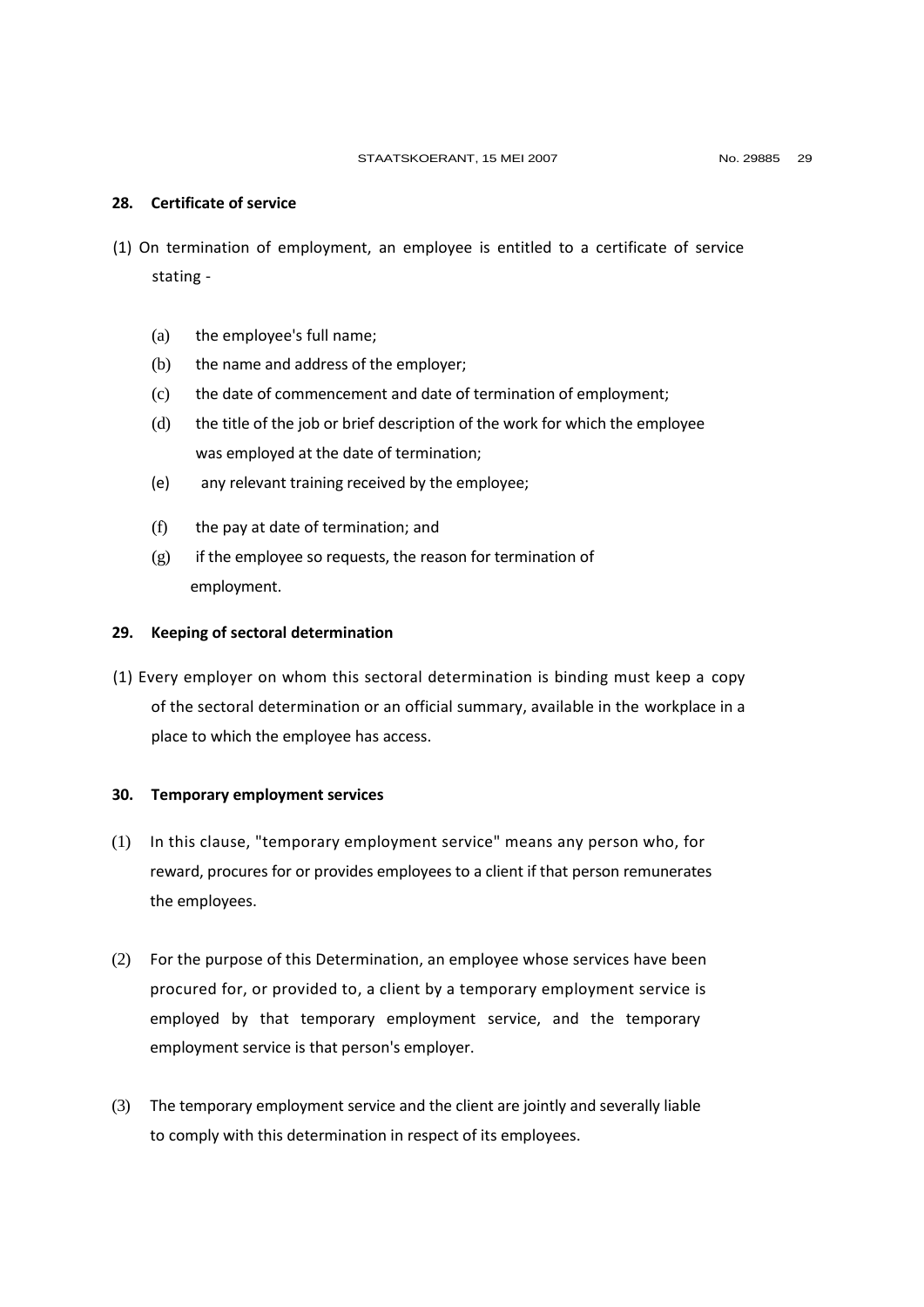- (4) If the temporary employment service is in default of its obligation to make any payment in terms of this determination to an employee for a period of thirty days, the client concerned becomes liable to make payment.
- (5) A client that in terms of this clause makes any payment that is owing to a employee is entitled to recover such amount from the employment service.

## **31. Cancellation of wage determinations**

(1) Wage determination 457: Hotel Trade, Certain Areas; Wage determination 461: Catering Trade, Certain Areas; and Wage determination 479: Accommodation Establishment Trade, Certain Areas, is cancelled with effect from the date that this determination becomes binding.

## **32. What words mean in this determination**

(1) Any expression in this determination, which is defined in the Basic Conditions of Employment Act (the Act) and is not defined in this clause, has the same meaning as in the Act and-

**"agreement"** includes a collective agreement;

**"Basic Conditions of Employment Act"** means the Basic Conditions of Employment Act, 1997 (Act 75 of 1997)

**"child"** means a person who is under 15 years of age;

"day" means, for the purposes of measuring hours of work, a period of 24 hours, measured from the time when a employee normally commences work;

**"dispute"** includes an alleged dispute;

**"employee"** means - (a) any person, excluding an independent contractor, who works for another person or for the State and who receives, or is entitled to receive, and (b) any other person who in any manner assists in carrying on or conducting the business of an employer;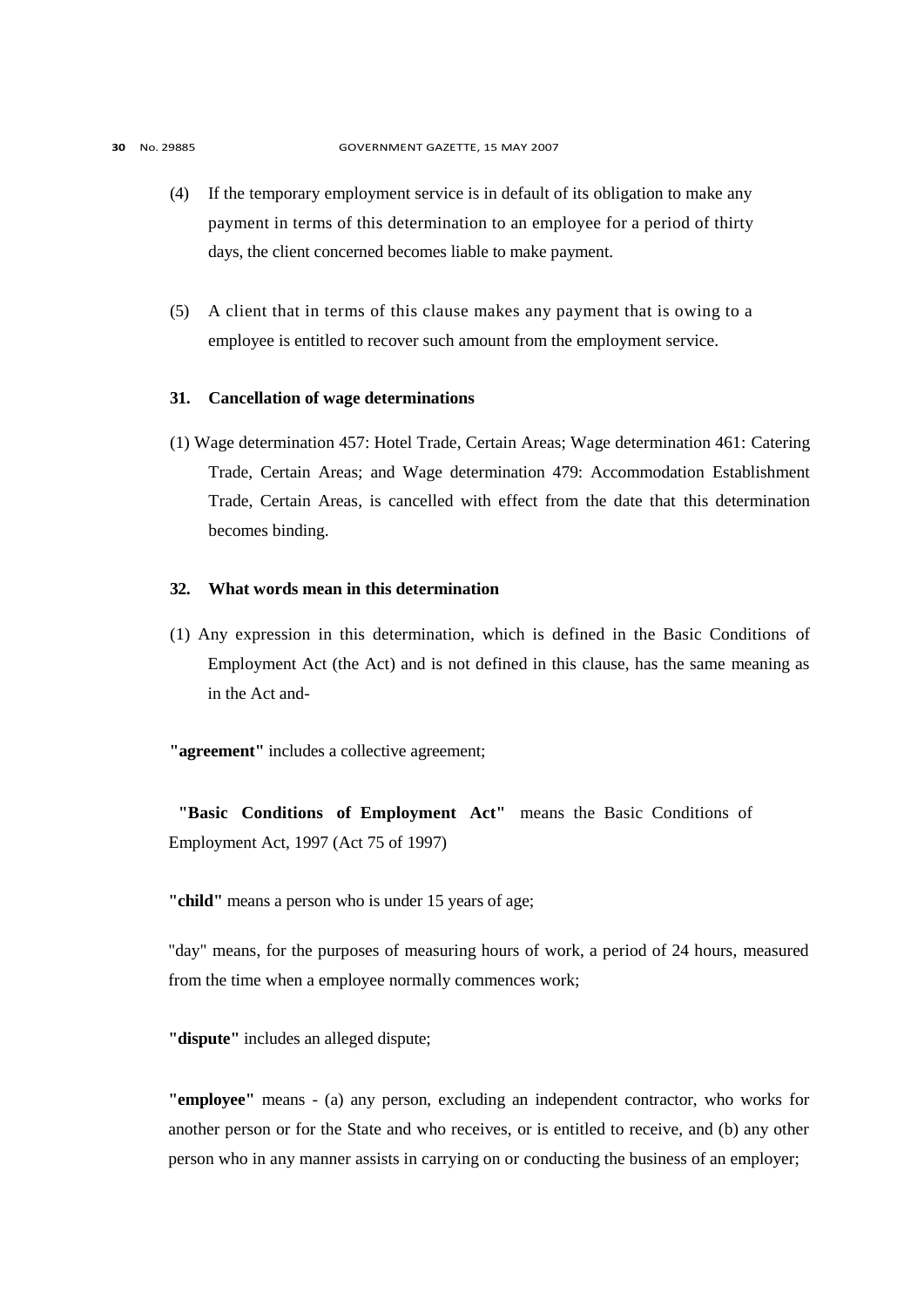**"incapacity"** means inability to work owing to sickness or injury;

**"Minister"** means the Minister of Labour;

**"month"** means a calendar month;

**"monthly wage"** means an employee's weekly wage multiplied by four and a third;

**"night work"** means work performed after 18:00 and before 06:00 the next day,

**"ordinary hours of work"** means the hours of work permitted in terms of clause 9

**"overtime"** means the time that the employee works during a day or in a week in excess of ordinary hours of work;

**"paid leave"** means any annual leave, paid sick leave or family responsibility leave that a employee is entitled to in terms of Part E of this determination;

**"public holiday"** means any day that is a public holiday in terms of the Public Holiday Act, 1994 (Act No. 36 of 1994);

**"remuneration"** means any payment in money or in kind, or both in money and in kind excluding any gratuity or gift received from a customer for service rendered, made or owing to any person in return for that person working for any other person, including the State;

**"trade of letting of flats, rooms or houses"** means the trade carried on by persons who carry on the business of letting flats, rooms or houses and includes the agents to who such persons entrust the letting of flats, rooms or houses and the employees of such agents who are employed exclusively in connection with such flats, rooms or houses.